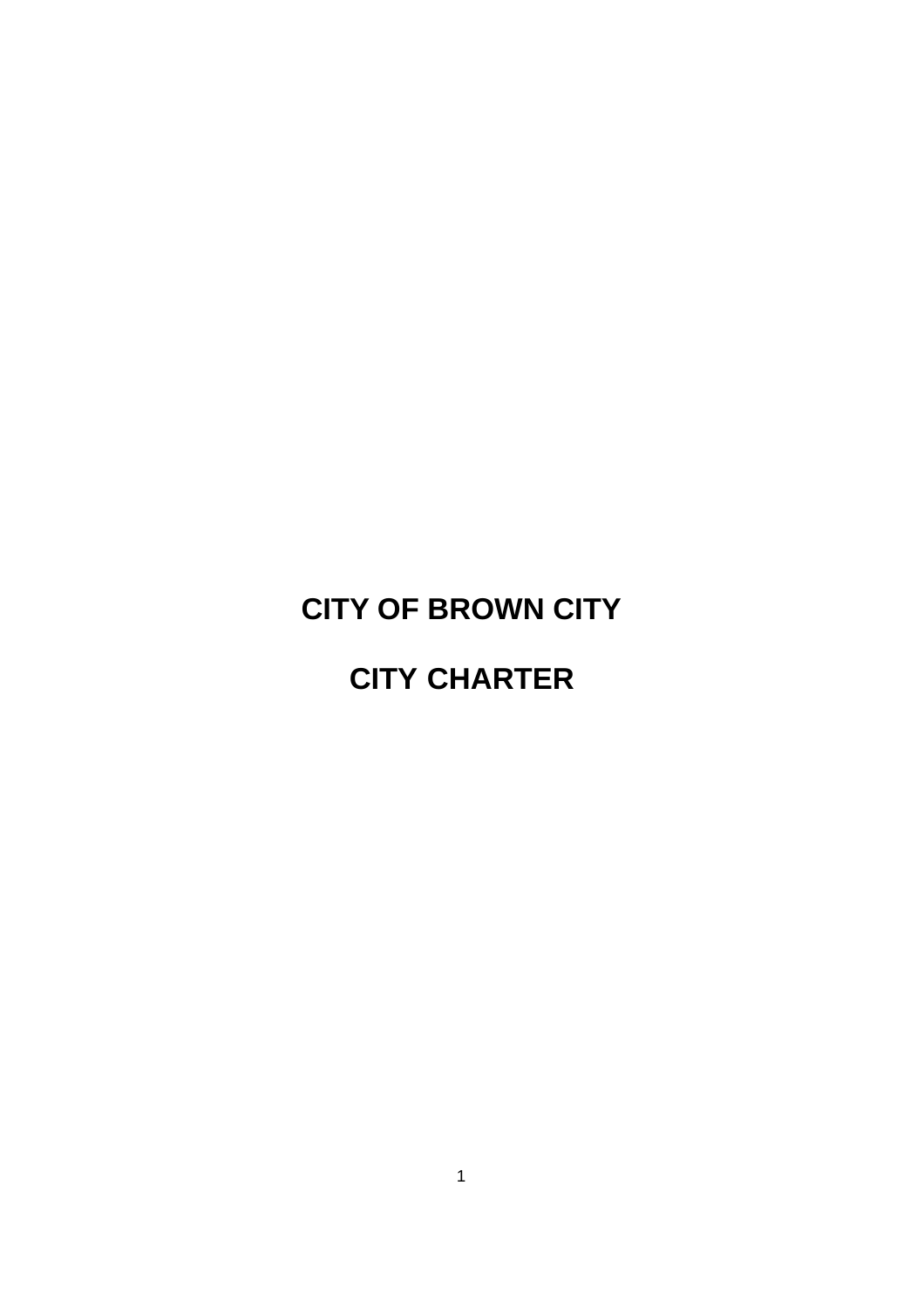## **CITY CHARTER**

**Preamble, Names and Boundaries Article I - Powers of the City** Section 1.01 Powers of the City Section 1.02 Construction Section 1.03 Intergovernmental Relations **Article II - City Council** Section 2.01 General Powers and Duties Section 2.02 Composition, Eligibility, Election and Terms Section 2.03 Mayor, Mayor Pro-Tem Section 2.04 Compensation; Expenses Section 2.05 Prohibitions Section 2.06 Vacancies; Forfeiture of Office; Filling of Vacancies Section 2.07 Judge of Qualifications Section 2.08 City Clerk Section 2.09 City Treasurer Section 2.10 City Assessor Section 2.11 Investigations Section 2.12 Independent Audit Section 2.13 Procedure Section 2.14 Action Requiring an Ordinance Section 2.15 Ordinances in General Section 2.16 Emergency Ordinances Section 2.17 Codes of Technical **Regulations** Section 2.18 Authentication and Recording; Codification; Printing **Article III - City Manager** Section 3.01 Appointment; Qualifications; Compensation Section 3.02 Removal Section 3.03 Acting City Manager Section 3.04 Powers and Duties of the City Manager **Article IV - Departments, Offices and Agencies** Section 4.01 General Provisions Section 4.02 Personnel System Section 4.03 Legal Officer Section 4.04 Planning Section 8.02 Limitations of Borrowing Section 8.03 Specific Kinds of Borrowing Section 8.04 Use of Borrowed Funds Section 8.05 Execution of Obligation **Article IX - Special Assessments** Section 9.01 Power to Assess Section 9.02 Procedure Ordinance Section 9.03 Assessment Lien

# **Article V - Financial Procedures**

Section 5.01 Fiscal Year Section 5.02 Power Section 5.03 Submission of Budget and Budget Message Section 5.04 Budget Message Section 5.05 Budget Section 5.06 City Council Action on Budget Section 5.07 Appropriations and Revenue Resolutions Section 5.08 Amendments after Adoption Section 5.09 Lapse of Appropriations Section 5.10 Administration of the Budget Section 5.11 Overspending of Appropriations Prohibited Section 5.12 Capital Programs Section 5.13 City Council Action on Capital Programs Section 5.14 Public Records Section 5.15 Board of Review Section 5.16 State, County and School **Taxes Article VI - Elections** Section 6.01 Elected Officials Section 6.02 City Elections Section 6.03 Initiative and Referendum Section 6.04 Petitions Section 6.05 Council Procedure Section 6.06 Submission to Electors Section 6.07 Ordinance Suspended **Article VII - General Provisions** Section 7.01 Conflicts of Interest; Board of **Ethics** Section 7.02 Prohibitions Section 7.03 Library Board Section 7.04 Cemetery Board Section 7.05 Park Boards Section 7.06 Additional Boards **Article VII - Borrowing** Section 8.01 General Power Section 9.04 Contest of Assessment **Article X - Contracts** Section 10.01 Contracts Section 10.02 Purchasing and Contractual **Procedure** Section 10.03 Modification in Contracts Section 10.04 Estoppel by Representation

Section 10.05 Regulatory Power

2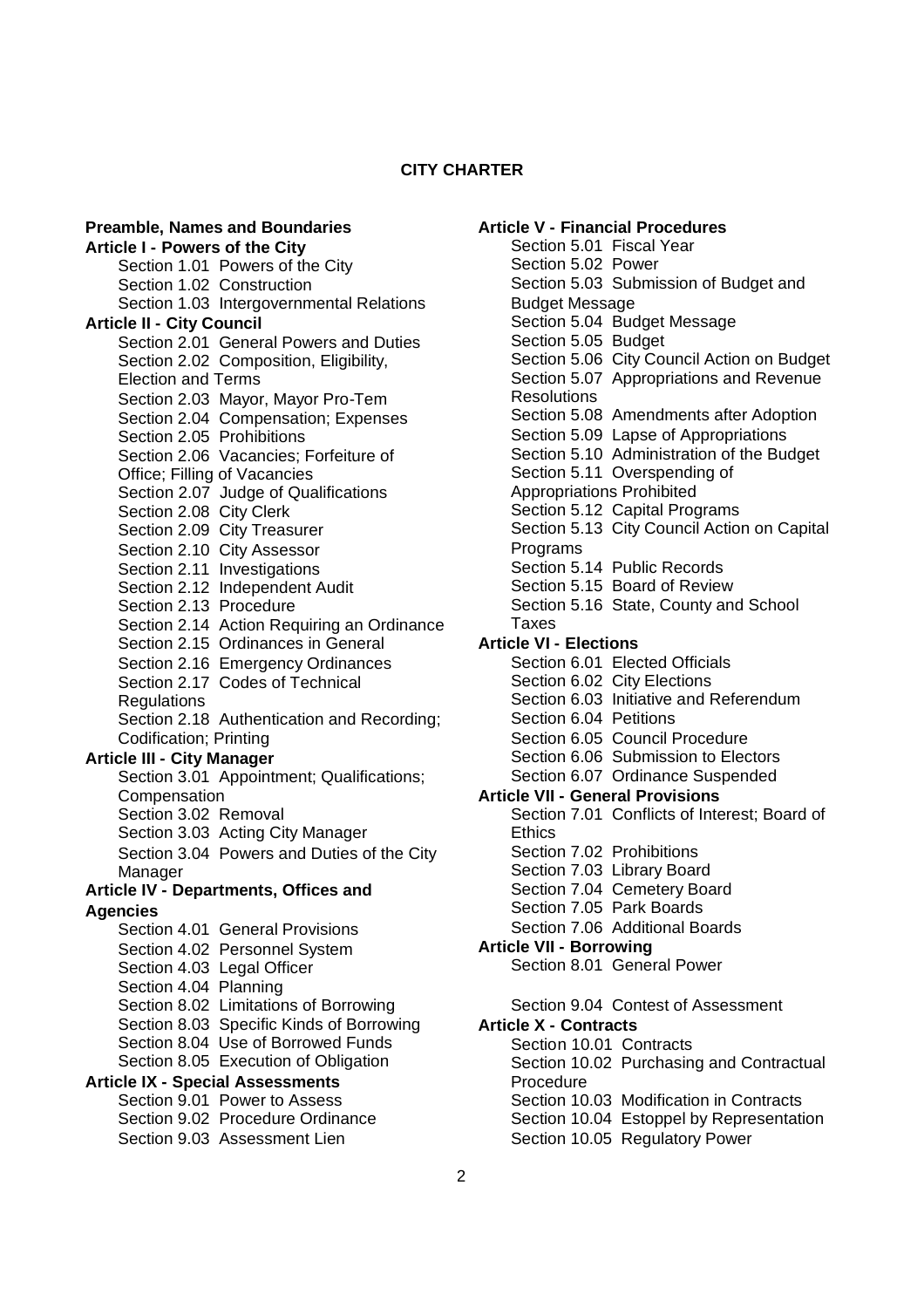# **City Charter** 3

Section 10.06 Limitation on a Franchise Section 10.07 City Liability

#### **Article XI - Schedule**

Section 11.01 Effect on Existing City **Legislation** 

Section 11.02 Continuation of Public and

Private Rights

Section 11.03 Rights of Officers and

Employees

Section 11.04 Continuation of Officers

Section 11.05 Effective Date of Charter

Section 11.06 General Provision

Section 11.07 Submission of the Charter

# *Editor's Note:*

*The City Charter was adopted by resolution on 1-29-1998.*

#### *PREAMBLE*

We, the people of the City of Brown City establish this home rule Charter to enjoy to the fullest extent the advantages and benefits of local self government as authorized by the Constitution and Laws of the State of Michigan.

## *NAME AND BOUNDARIES*

This Municipal corporation known as the City of Brown City shall include all the territory constituting the City of Brown City in the counties of Sanilac and Lapeer, together with such territory as may from time to time be attached to it in accordance with state law. The Clerk shall maintain and keep available in his/her office for public inspection and distribution an official description and map of the current boundaries of the City. The City shall consist of one ward.

# *ARTICLE I POWERS OF THE CITY*

# **Section 1.01. Powers of the City.**

The City has the comprehensive home rule power conferred on it by the Michigan Constitution subject only to the limitations on the exercise of that power contained in the constitution or this charter or imposed by statute. The City also has all other powers which a city may possess under the constitution and laws of this state.

# **Section 1.02. Construction.**

The powers of the City shall be construed liberally in favor of the City. The specific mention of particular powers in the Charter shall not be construed as limiting in any way the general power stated in this article.

## **Section 1.03. Intergovernmental Relations.**

The City may exercise any of its powers or perform any of its functions and may participate in the financing thereof, jointly or in cooperation, by contract or otherwise, with any one or more states or any state civil division or agency, of the United States or any of its agencies.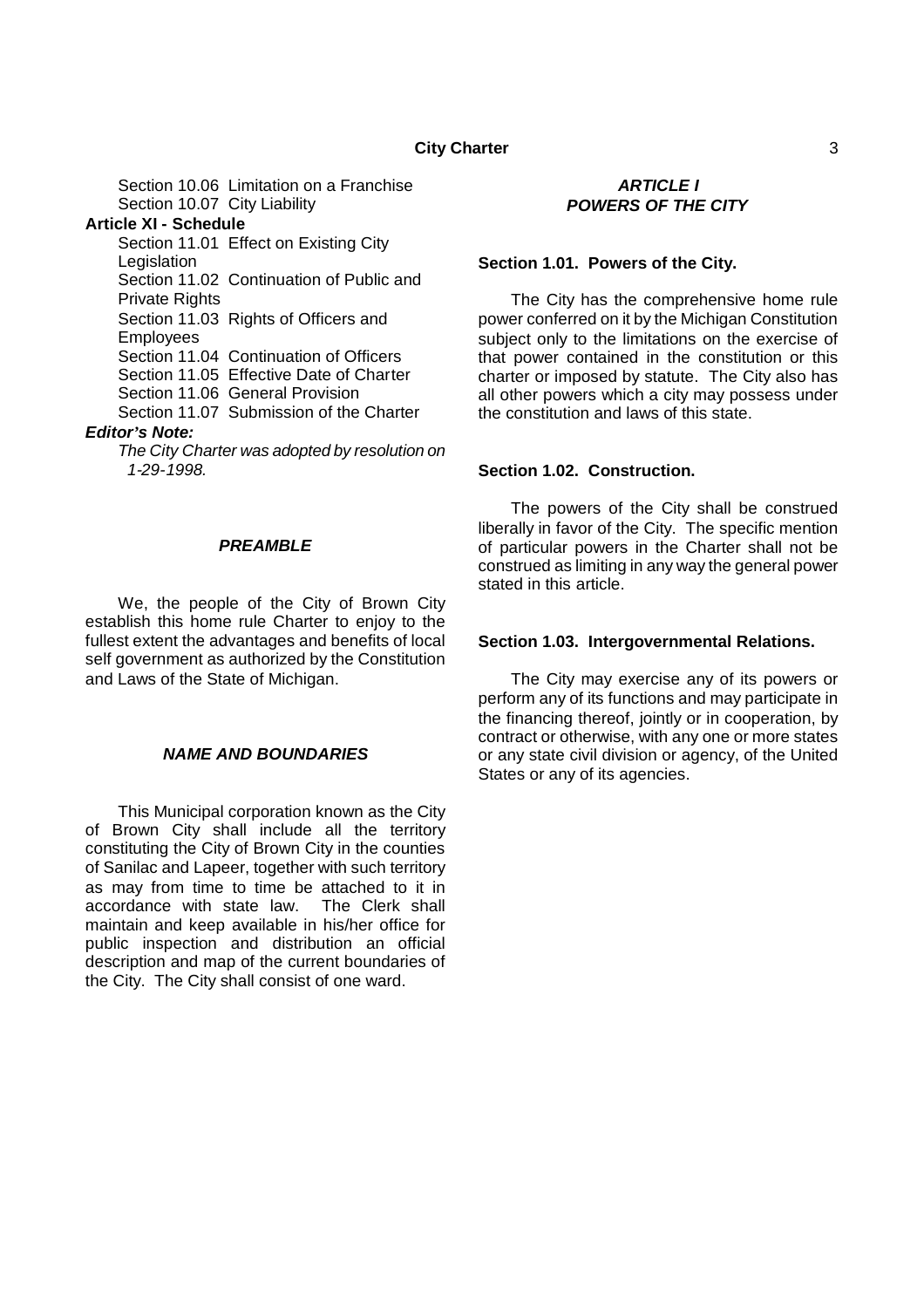# *ARTICLE II CITY COUNCIL*

# **Section 2.01. General Powers and Duties.**

All powers of the City shall be vested in the City Council, except as otherwise provided by law or this Charter, and the Council shall provide for the exercise thereof and for the performance of all duties and obligations imposed on the City by law.

# **Section 2.02. Composition, Eligibility, Election and Terms.**

**(a) Composition.** There shall be a City Council composed of the Mayor and 6 members elected by the voters of the City at large.

#### **Section 2.03. Mayor, Mayor Pro-Tem.**

**(a) Mayor.** The Mayor shall be a member of the City Council and shall preside at meetings of the Council, represent the City in intergovernmental relationships, appoint with the advice and consent of the Council the members of citizen advisory boards and commissions, present an annual state of the City message, and perform other duties specified by the Council. The Mayor shall only vote at a meeting of the Council when the vote of the Mayor is necessary to break a tie vote. The Mayor shall be the chief executive officer of the City and shall be recognized as head of the City government for all ceremonial purposes and by the governor for purposes of military law but shall have no administrative duties.

**(b) Mayor Pro Tem.** The Council shall, at its first meeting following each regular City election, and after the newly elected members take office, elect one of its members to serve as Mayor Pro Tem for a term to expire at the first Council meeting following each regular City election.

In the event of absence or disability of both the Mayor and Mayor Pro Tem, the Council may designate another of its members to serve as Acting Mayor during such absence or disability.

#### **Section 2.04. Compensation; Expenses.**

The City Council may determine the annual salary of the Mayor and Council members by ordinance, but no ordinance increasing such salary shall become effective until the date of commencement of the terms of Council members elected until the next regular election. The Mayor and Council members shall receive their actual and necessary expenses incurred in the performance of their duties of office. The City Council shall provide by Ordinance or Resolution compensation for all other officers and employees.

# **Section 2.05. Prohibitions.**

**(a) Holding Other Office.** Except where authorized by law, no Council member shall hold any other elected public office during the term for which the member was elected to the Council. No Council member shall hold any other City office or employment during the terms for which the member was elected to the Council. No former Council member shall hold any compensated appointive office or employment with the City until one year after the expiration of the term for which the member was elected to the Council. Nothing in this section shall be construed to prohibit the Council from selecting any current or former Council member to represent the City on the governing board of any regional or other intergovernmental agency.

**(b) Appointments and Removals.** The City Council and its members shall not in any manner control the appointment or removal of any City administrative officer or employee whom the City Manager or any subordinate of the City Manager is empowered to appoint, but the Council may express its views and fully and freely discuss with the City Manager anything pertaining to appointment and removal of such officers and employees.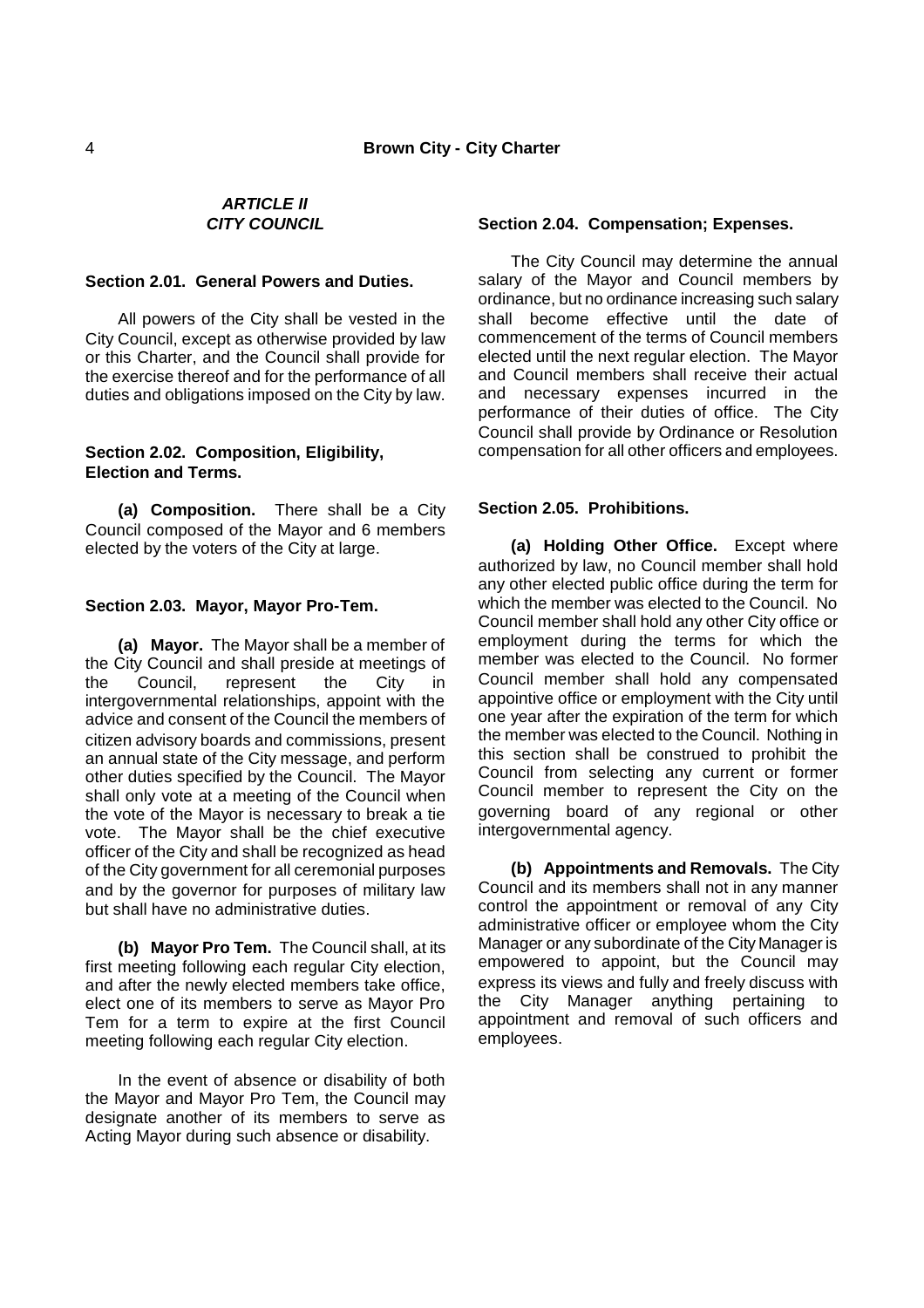**(c) Interference with Administration.** Except for the purpose of inquiries and investigations under Section 2.11, the Council or its members shall deal with City officers and employees who are subject to the direction and supervision of the City Manager solely through the City Manager, and neither the Council nor its members shall give orders to any such officer or employee, either publicly or privately.

## **Section 2.06. Vacancies; Forfeiture of Office; Filling of Vacancies.**

**(a) Vacancies.** The office of an elective official shall become vacant upon the members death, resignation, removal from office or forfeiture of office in any manner authorized by law.

**(b) Forfeiture of Office.** An elective official shall forfeit that office if the elective official:

1) lacks at any time during the term of office for which elected any qualification for the office prescribed by this Charter or by law.

2) violates any express prohibition of this Charter.

3) is convicted of a felony, or

4) fails to attend three consecutive regular meetings of the Council without being excused by the Council in the case of a Council member.

**(c) Filling of Vacancies.** A vacancy in an elective office shall be filled for the remainder of the unexpired term by a qualified person and majority vote of the Council members serving.

**(d) Recall.** A vacancy caused by a recall shall be filled in the manner provided by state law.

# **Section 2.07. Judge of Qualifications.**

The City Council shall be the judge of the election and qualifications of its members and of the grounds for forfeiture of their office. The Council shall have the power to set additional standards of conduct for its members beyond those specified in the Charter and may provide for such penalties as it deems appropriate, including forfeiture of office. In order to exercise these powers, the Council shall have power to subpoena witnesses, administer oaths and require the production of evidence. A member charged with conduct constituting grounds for forfeiture of office shall be entitled to a public hearing on demand, and notice of such hearing shall be published in one or more newspapers of general circulation in the City at least one week in advance of the hearing. Decisions made by the Council under this section shall be subject to judicial review.

#### **Section 2.08. City Clerk.**

The City Clerk shall be elected to a two year term. The City Clerk shall give notice of Council meetings to its members and the public, keep the journal of its proceedings and perform such other duties as are assigned by this Charter or by the Council or by state law. All records of the City shall be made available to the general public in compliance with the Freedom of Information Act.

## **Section 2.09. City Treasurer.**

The City Treasurer shall be elected to a two year term. The City Treasurer shall perform such duties as may be prescribed for the Treasurer by this Charter, by the Council or by state law.

#### **Section 2.10. City Assessor.**

The City Council, after the job description with educational and mandatory certification requirements to perform duties of the office has been properly posted and advertised, shall appoint an officer of the City who has been nominated for the position by the City Manager and who shall have the title of City Assessor. The City Assessor shall perform such duties as may be prescribed for the office by state law, by this Charter, by the Council or by the City Manager.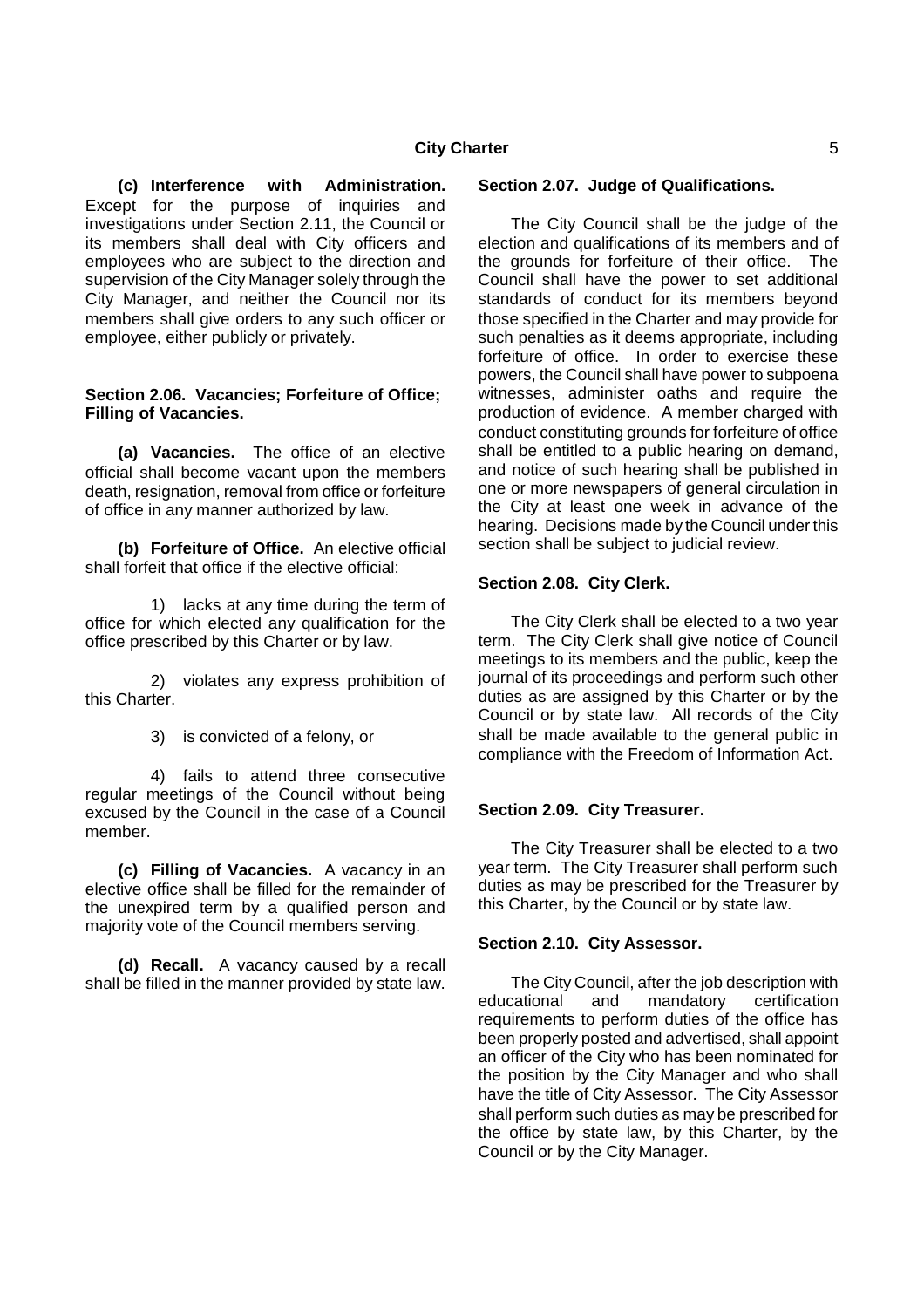# **Section 2.11. Investigations.**

The City Council may make investigations into the affairs of the City and the conduct of any City department, office or agency and for this purpose may subpoena witnesses, administer oaths, take testimony and require the production of evidence. The Council shall provide by ordinance that failure or refusal to obey a lawful order issued in the exercise of these powers by the Council shall be a misdemeanor punishable by a fine and/or imprisonment upon conviction by a court.

## **Section 2.12. Independent Audit.**

The City Council shall provide for an independent annual audit of all City accounts and may provide for more frequent audits as it deems necessary. Such audits shall be made by a certified public accountant or firm of such accountants who have no personal interest, direct or indirect, in the fiscal affairs of the City government or any of its officers. The Council may, without requiring competitive bids, designate such accountant or firm annually or for a period not exceeding three years, but the designation for any particular fiscal year shall be made no later than 30 days after the beginning of such fiscal year. If the state makes such an audit, the Council may accept it as satisfying the requirements of this section.

#### **Section 2.13. Procedure.**

**(a) Meetings.** The Council shall meet regularly at least twice in every month, at such times and places as the Council may prescribe by rule. Special meetings may be held on the call of the Mayor or of 3 or more members subject to the notice requirements of the Open Meetings Act and, whenever practicable, upon no less than twelve (12) hours notice to each member. Except as allowed by the Open Meetings Act, all meetings shall be public.

**(b) Rules and Journal.** The City Council shall determine its own rules and order of business and shall provide for keeping a journal of its proceedings in the English language. This journal shall be a public record except as provided in the Open Meetings Act.

**(c) Voting.** Voting, except on procedural motions, shall be by roll call and the ayes and nays shall be recorded in the journal. Four (4) members of the Council shall constitute a quorum, but a smaller number may adjourn from time to time and may compel the attendance of absent members in the manner and subject to the penalties prescribed by the rules of the Council. No action of the Council, except as otherwise provided in the preceding sentence and in Section 2.06, shall be valid or binding unless adopted by the affirmative vote of four (4) or more members of Council. (All members of Council including the Mayor shall vote on all questions before Council except in the case of a conflict of interest.)

# **Section 2.14. Action Requiring an Ordinance.**

In addition to other acts required by law or by specific provision of this Charter to be done by ordinance, those acts of the City Council shall be by ordinance which:

(1) Adopt or amend an administrative code or establish, alter, or abolish any City department, office or agency;

(2) Provide for a fine or other penalty or establish a rule or regulation for violation of which a fine or other penalty is imposed;

(3) Grant, renew or extend a franchise;

(4) Regulate the rate charged for its services by a public utility;

(5) Authorize the borrowing of money;

(6) Convey or lease or authorize the conveyance or lease of any lands of the City;

(7) Regulate land use and development; and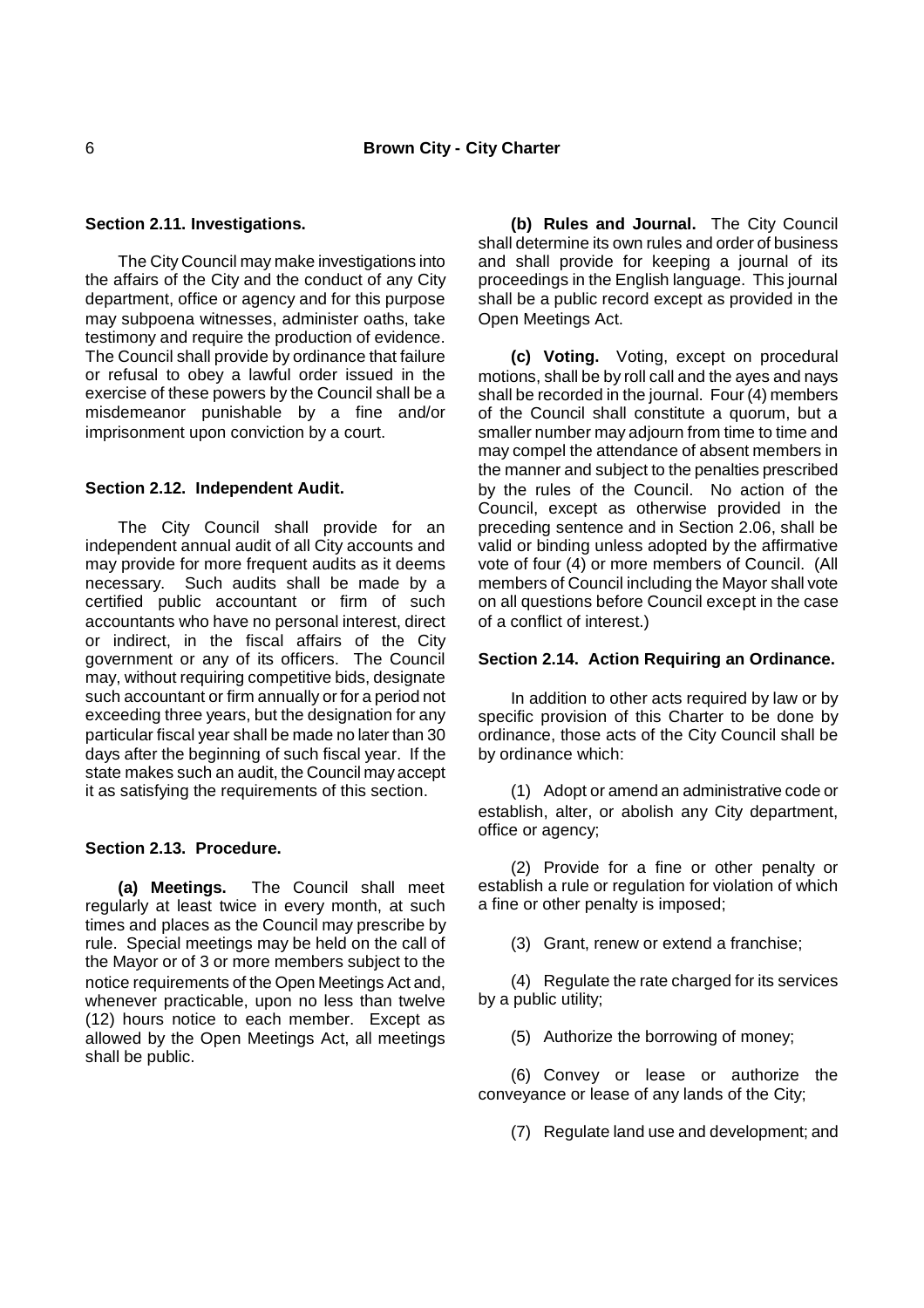(8) Amend or repeal any ordinance previously adopted.

Acts other than those referred to in the preceding sentence may be done either by ordinance or by resolution.

# **Section 2.15. Ordinances in General.**

**(a) Form.** Every proposed ordinance shall be introduced in writing and in the form required for final adoption. No ordinance shall contain more than one subject which shall be clearly expressed in its title. The enacting clause shall be "The City of Brown City hereby ordains..." Any ordinance which repeals or amends an existing ordinance or part of the City code shall set out in full the ordinances, sections or subsections to be repealed or amended, and shall indicate matters to be omitted by enclosing it in brackets or by strikeout type and shall indicate new matters by underscoring or by italics.

**(b) Procedure.** An ordinance may be introduced by any member at any regular or special meeting of the Council. Upon introduction of any ordinance, the City Clerk shall distribute a copy to each Council member and to the City Manager, shall file a reasonable number of copies in the office of the City Clerk and such other public places as the Council may designate and shall publish the ordinance together with a notice setting out the time and place for a public hearing thereon and for its consideration by the Council. The public hearing shall follow the publication by at least seven days, may be held separately or in connection with a regular or special Council meeting and may be adjourned from time to time; all persons interested shall have an opportunity to be heard. After the hearing the Council may adopt the ordinance with or without amendment or reject it, but if it is amended as to any matter of substance, the Council may not adopt it until the ordinance or its amended sections have been subjected to all the procedures herein before required in the case of a newly introduced ordinance. As soon as practicable after adoption, the Clerk shall have the ordinance and a notice of its adoption published and available at a reasonable price.

**(c) Effective Date.** Except as otherwise provided in this Charter, every adopted ordinance shall become effective at the expiration of 30 days after adoption or at any later date specified therein.

**(d) "Publish" Defined.** As used in this section, the term "publish" means to print in one or more newspapers of general circulation in the City: (1) The ordinance or a brief summary thereof, and (2) the places where copies of it have been filed and the times when they are available for public inspection and purchase at a reasonable price.

## **Section 2.16. Emergency Ordinances.**

To meet a public emergency affecting life, health, property or the public peace, the City Council may adopt one or more emergency ordinances, but such ordinances may not levy taxes, grant, renew or extend a franchise, regulate the rate charged by any public utility for its services or authorize the borrowing of money except as provided in Section 5.07(b). An emergency ordinance shall be introduced in the form and manner prescribed for ordinances generally, except that it shall be plainly designated as an emergency ordinance and shall contain, after the enacting clause, a declaration stating that an emergency exists and describing it in clear and specific terms. An emergency ordinance may be adopted with or without amendment or rejected at the meeting at which it is introduced, but the affirmative vote of at least four (4) members shall be required for adoption. After its adoption the ordinance shall be published and printed as prescribed for other adopted ordinances. After publication it shall become effective upon adoption or at such later time as it may specify. Every emergency ordinance shall automatically stand repealed as of the 61st day following the date on which it was adopted, but this shall not prevent re-enactment of the ordinance in the manner specified in this section if the emergency still exists. An emergency ordinance may also be repealed by adoption of a repealing ordinance in the same manner specified in this section for adoption of emergency ordinances.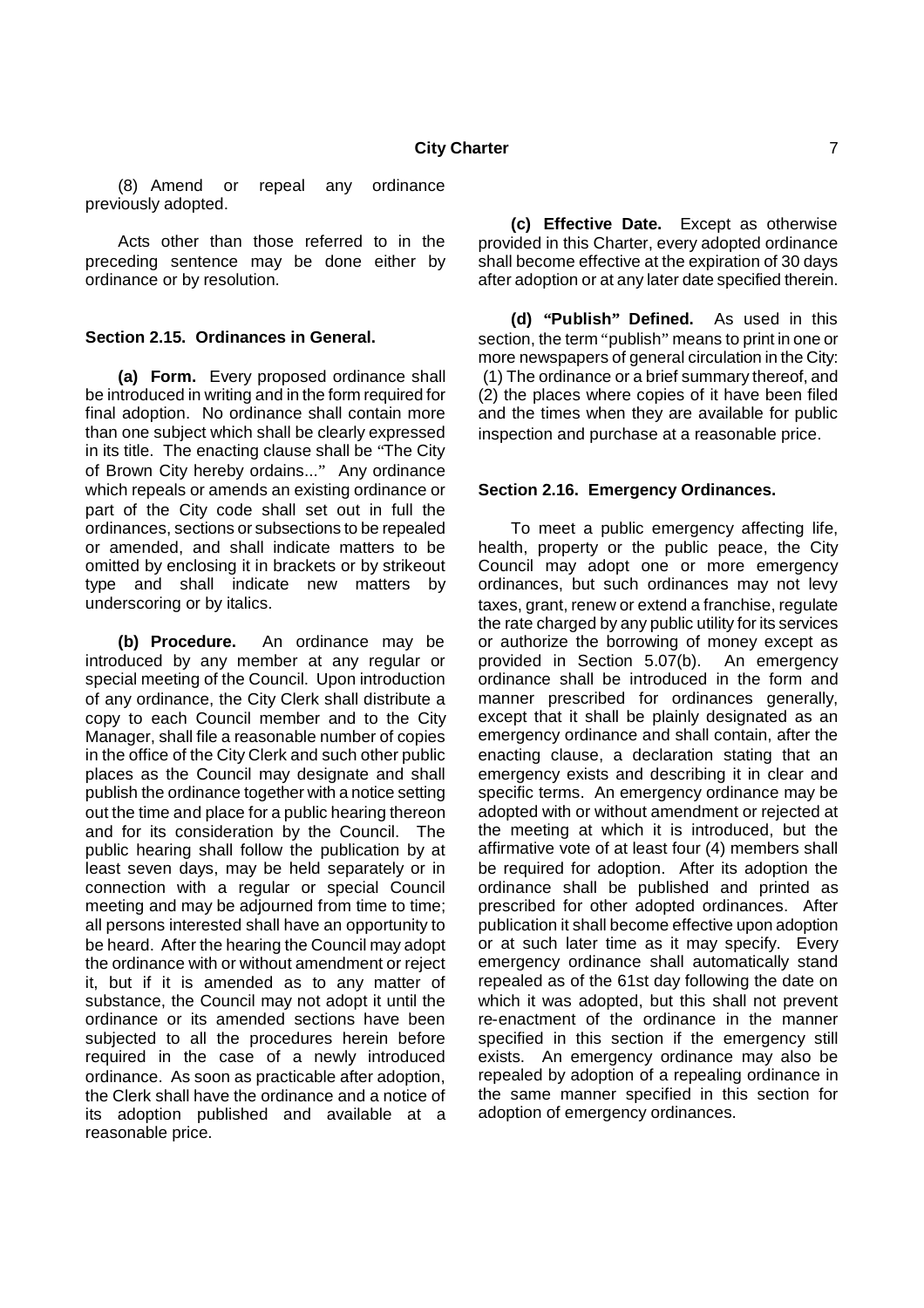# **Section 2.17. Codes of Technical Regulations.**

The City Council may adopt any standard code of technical regulations by reference thereto in an adopting ordinance. The procedure and requirements governing such an adopting ordinance shall be as prescribed for ordinances generally except that:

(1) The requirements of Section 2.14 for distribution and filing of copies of the ordinance shall be construed to include copies of the code of technical regulations as well as of the adopting ordinance, and

(2) A copy of each adopted code of technical regulations as well as of the adopting ordinance shall be authenticated and recorded by the City Clerk pursuant to Section 2.18.

Copies of any adopted code of technical regulations shall be made available by the City Clerk for distribution or for purchase at a reasonable price.

# **Section 2.18. Authentication and Recording; Codification; Printing.**

**(a) Authentication and Recording.** The City Clerk shall authenticate by signing and shall record in full a properly indexed book kept for the purpose all ordinances and resolutions adopted by the City Council.

**(b) Codification.** Within three years after adoption of this Charter and at least every ten years thereafter, the City Council shall provide for the preparation of a general codification of all City ordinances and resolutions having the force and effect of law. The general codification shall be adopted by the Council by ordinance and shall be published promptly in bound or loose-leaf form, together with this Charter and any amendments thereto, pertinent provisions of the constitution and other laws of the State of Michigan, and such codes of technical regulations and other rules and regulations as the Council may specify. This compilation shall be known and cited officially as the Brown City Code. Copies of the code shall be furnished to City officers, placed in libraries and public offices for free public reference and made

available for purchase by the public at a reasonable price fixed by the Council.

**(c) Printing of Ordinances and Resolutions.** The City Council shall cause each ordinance and resolution having the force and effect of law and each amendment to this Charter to be printed promptly following its adoption, and the printed ordinances, resolutions and Charter amendments shall be distributed or sold to the public at reasonable prices as fixed by the Council. Following publication of the first Brown City Code and at all times thereafter, the ordinances, resolutions and Charter amendments shall be printed in substantially the same style as the code currently in effect and shall be suitable in form for integration therein. The Council shall make such further arrangements as it deems desirable with respect to reproduction and distribution of any current changes in or additions to the provisions of the constitution and other laws of the State of Michigan, or the codes of technical regulations and other rules and regulations included in the code.

# *ARTICLE III CITY MANAGER*

# **Section 3.01. Appointment; Qualifications; Compensation.**

The City Council, after the job description with educational requirements to perform the duties of the office has been properly posted shall by a majority vote of its total membership appoint a City Manager for an indefinite term and fix the Manager's compensation. The City Manager shall be appointed solely on the basis of executive and administrative qualifications. The Manager need not be a resident of the City or State at the time of appointment but may reside outside the City while in office only with the approval of the Council. No member of the Council shall be eligible for the position of City Manager within 2 years of the expiration of his/her last previous term on the Council.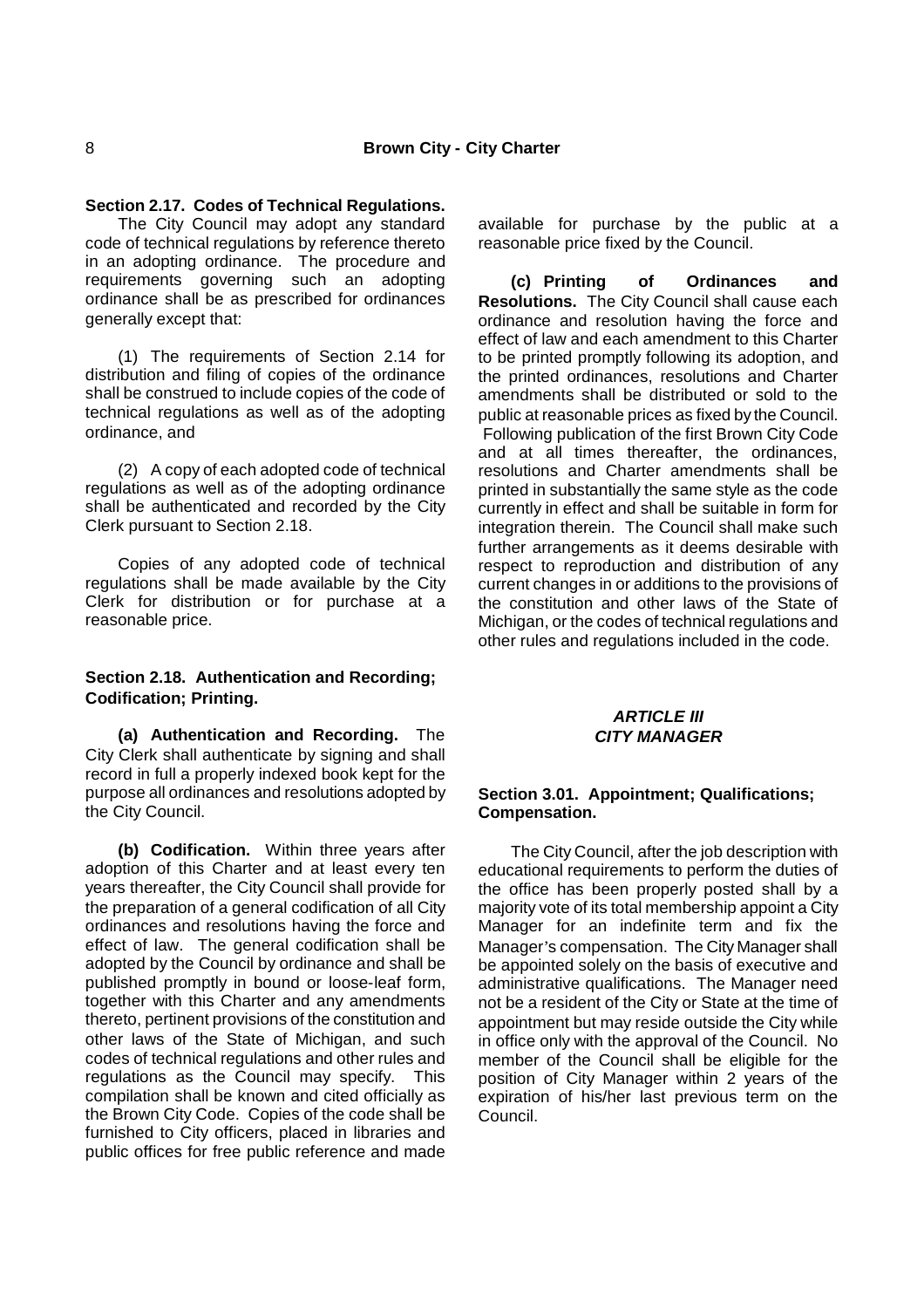## **Section 3.02. Removal.**

The City Manager may be suspended by a resolution approved by the majority of the total membership of the City Council which shall set forth the reasons for suspension and proposed removal. A copy of such resolution shall be served immediately upon the City Manager. The City Manager shall have fifteen days in which to reply thereto in writing, and upon request, shall be afforded a public hearing, which shall occur not earlier than ten days nor later than fifteen days after such hearing is requested. After the public hearing, if one be requested, and after full consideration, the City Council by a majority vote of its total membership may adopt a final resolution of removal. The City Manager shall continue to receive full salary until the effective date of a final resolution of removal.

#### **Section 3.03. Acting City Manager.**

By letter filed with the City Clerk, the City manager shall designate a City officer or employee to exercise the powers and perform the duties of City Manager during the Manager's temporary absence or disability. The City Council may revoke such designation at any time and appoint another officer of the City to serve until the City Manager returns.

# **Section 3.04. Powers and Duties of the City Manager.**

The City Manager shall be the chief administrative officer of the City, responsible to the Council for the administration of all City affairs placed in the Manager's charge by or under this Charter. The City Manager shall:

(1) Appoint and, when necessary for the good of the service, suspend or remove all City employees and appointive administrative officers provided for by or under this Charter, except as otherwise provided by law, this Charter or personnel rules adopted pursuant to this Charter. The City Manager shall not appoint or remove the Clerk or Treasurer. The City Manager may authorize any administrative officer subject to the Manager's direction and supervision to exercise these powers with respect to subordinates in that

officer's department, office or agency;

(2) Direct and supervise the administration of all departments, offices and agencies of the City, except as otherwise provided by this Charter or by law;

(3) Attend all City Council meetings. The City Manager shall have the right to take part in discussion but shall not vote;

(4) See that all laws, provisions of this Charter and acts of the City Council, subject to enforcement by the City Manager or by officers subject to the manager's direction and supervision, are faithfully executed;

(5) Prepare and submit the annual budget and capital program to the City Council;

(6) Submit to the City Council and make available to the public a complete report on the finances and administrative activities of the City as of the end of each fiscal year.

(7) Make such other reports as the City Council may require concerning the operations of City departments, offices and agencies subject to the City Manager's direction and supervision;

(8) Keep the City Council fully advised as to the financial condition and future needs of the City;

(9) Make recommendations to the City Council concerning the affairs of the City;

(10) Provide staff support services for the Mayor and Council members; and

(11) Perform such other duties as are specified in this Charter or may be required by the City Council.

# *ARTICLE IV DEPARTMENTS, OFFICES AND AGENCIES*

**Section 4.01. General Provisions.**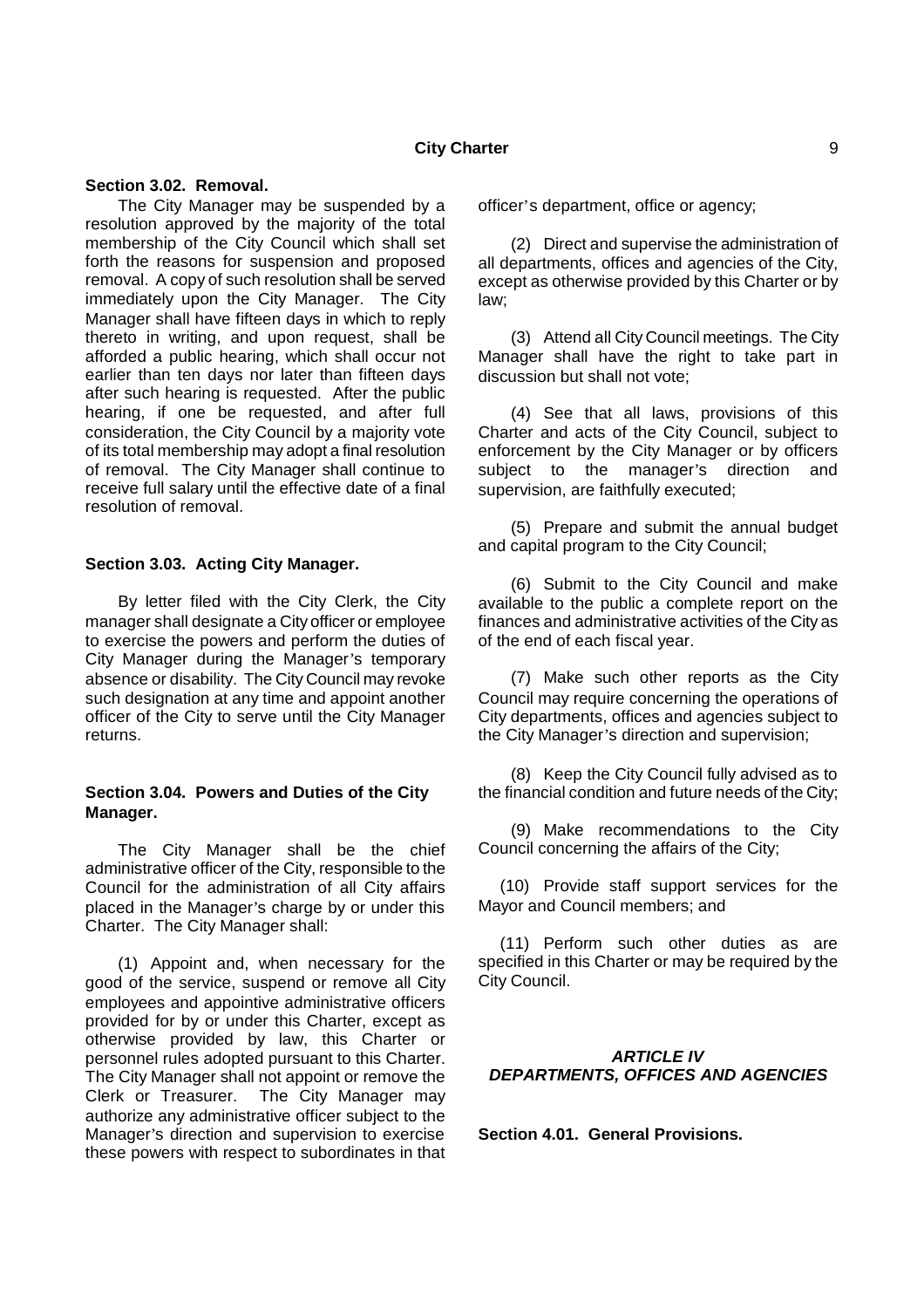**(a) Creation of Departments.** The City Council may by ordinance establish City departments, offices or agencies in addition to those created by this Charter and may prescribe the function of all departments, offices and agencies, except that no function assigned by this Charter to a particular department, offices or agency may be discontinued or unless this Charter specifically so provides, assigned to any other.

**(b) Direction by City Manager.** All departments, offices and agencies shall be under the direction and supervision of the City Manager except as otherwise provided by this Charter.

**(c) Residency.** The City Council shall provide by ordinance that the Clerk and Treasurer, shall become qualified electors of the City within a reasonable time of their appointment. The ordinance shall set forth the requirements for the granting of a waiver of the residency requirement for a limited time. All members of boards and commissions except advisory boards shall be qualified electors of the City.

## **Section 4.02. Personnel System.**

**(a) Merit Principle.** Except as provided in this Charter for specific officers, all appointments and promotions of City officers and employees shall be made solely on the basis of merit and fitness demonstrated by a valid and reliable examination or other evidence of competence.

**(b) Merit System.** Consistent with all applicable federal and state laws the City Council shall provide by ordinance for the establishment, regulation and maintenance of a merit system governing personnel policies necessary to effective administration of the employees of the City's departments, offices and agencies, including but not limited to classification and pay plans, examinations, force reduction, removals, working conditions, provisional and exempt appointments, in-service training, grievances and relationships with employee organizations.

# **Section 4.03. Legal Officer.**

There shall be a legal officer of the City appointed by the City Council. The legal officer shall serve as chief legal adviser to the Council, the City Manager and all City departments, offices and agencies, shall represent the City in all legal proceedings and shall perform any other duties prescribed by state law, by this Charter or by ordinance.

## **Section 4.04. Planning.**

Consistent with all applicable federal and state laws with respect to land use, development and environmental protection, the City Council shall:

(1) Designate an agency or agencies to carry out the planning function and such decision-making responsibilities as may be specified by ordinance;

(2) Adopt a comprehensive plan and determine to what extent zoning and other land use control ordinances must be consistent with the plan; and

(3) Adopt development regulations, to be specified by ordinance, to implement the plan.

# *ARTICLE V FINANCIAL PROCEDURES*

**Section 5.01. Fiscal Year.**

The fiscal year of the City shall begin on the first day of April and end on the last day of March.

**Section 5.02. Power.**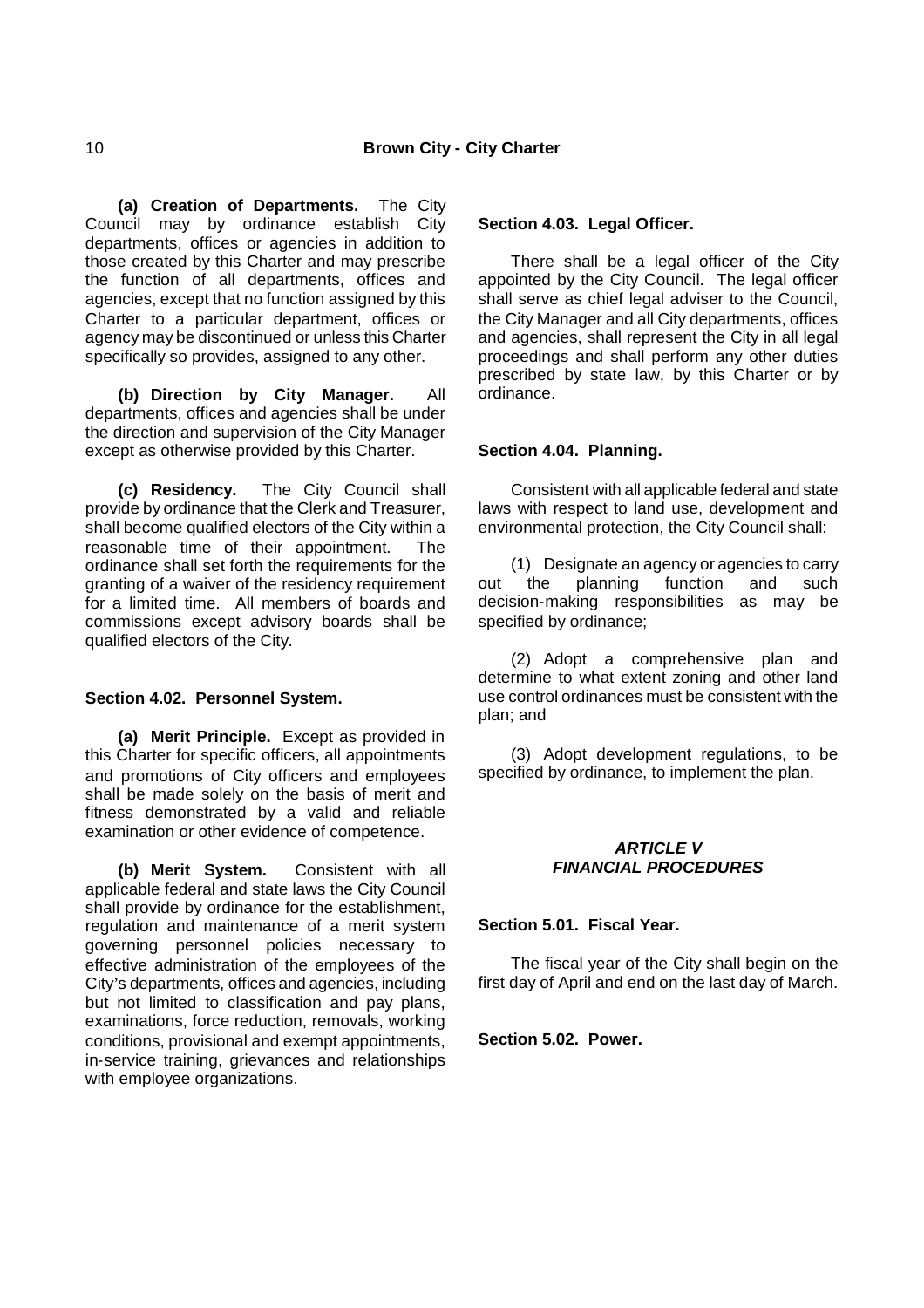#### **City Charter** 11

The City is authorized to levy property taxes not to exceed the rate of twenty (20) mills on all real and personal property in the City or to such other maximum limit as may be permitted by law. The subjects of taxation for municipal purposes shall be in accordance with the law.

# **Section 5.03. Submission or Budget and Budget Message.**

On or before the 15th day of March of each year, the City Manager shall submit to the City Council a budget for the ensuing fiscal year and an accompanying message.

#### **Section 5.04. Budget Message.**

The City Manager's message shall explain the budget both in fiscal terms and in terms of the work programs. It shall outline the proposed financial policies of the City for the ensuing fiscal year, describe the important features of the budget, indicate any major changes from the current year in financial policies, expenditures, and revenues together with the reasons for such changes, summarize the City's debt position and include such other material as the City Manager deems desirable.

# **Section 5.05. Budget.**

The budget shall provide a complete financial plan for all City funds and activities for the ensuing fiscal year and, except as required by law or this Charter, shall be in such form as the City Manager deems desirable or the City Council may require. The budget shall begin with a clear general summary of its contents; shall show in detail all estimated income, indicating the proposed property tax levy, and all proposed expenditures, including debt service, for the ensuing fiscal year; and shall be so arranged as to show comparative figures for actual and estimated income and expenditures of the current fiscal and actual income and expenditures of the preceding fiscal year. It shall indicate in separate sections:

(1) The proposed goals and objectives and expenditures for current operations during the ensuing fiscal year, detailed for each fund by organization unit, and program, purpose or activity, and the method of financing such expenditures;

(2) Proposed capital expenditures during the ensuing fiscal year, detailed for each fund by organization unit when practicable, and the proposed method of financing each such capital expenditure; and

(3) The anticipated income and expense and profit and loss for the ensuing year for each utility or other enterprise fund operated by the City.

For any fund, the total of proposed expenditures shall not exceed the total of estimated income plus carried forward fund balance, exclusive of reserves.

#### **Section 5.06. City Council Action on Budget.**

**(a) Notice and Hearing.** The City Council shall publish in one or more newspapers of general circulation in the City the general summary of the budget and a notice stating:

(1) The times and places where copies of the message and budget are available for inspection by the public; and

(2) The time and place, not less than two weeks after such publication, for a public hearing on the budget.

**(b) Amendment Before Adoption.** After the public hearing, the City Council may adopt the budget with or without amendment. In amending the budget, it may add or increase programs or amounts and may delete or decrease any programs or amounts, except expenditures required by law or for debt service or for an estimated cash deficit, provided that no amendment to the budget shall increase the authorized expenditures to an amount greater than total estimated income.

**(c) Adoption.** The City Council shall adopt the budget on or before the 31st day of March of the fiscal year currently ending.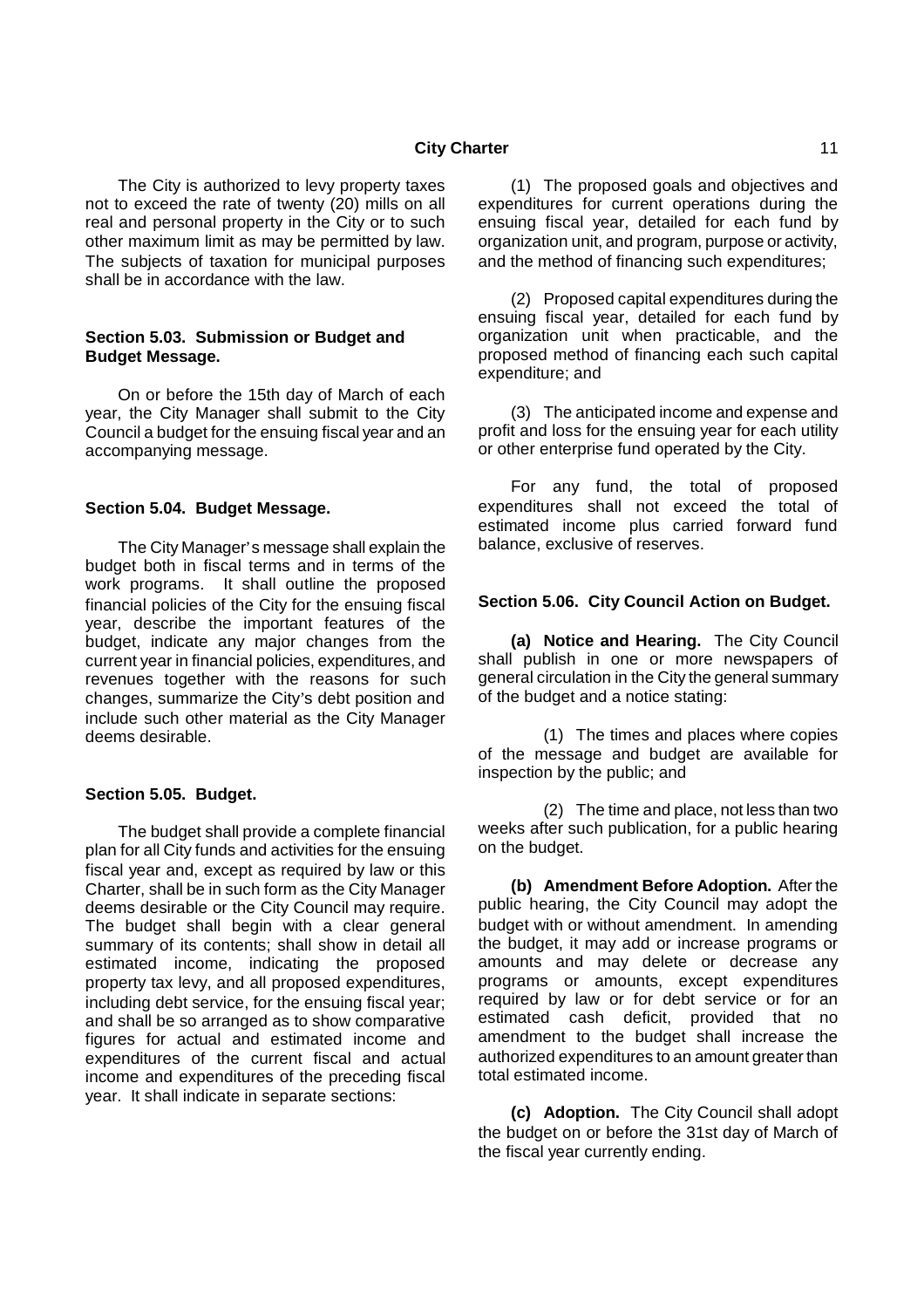# **Section 5.07. Appropriation and Revenue Resolutions.**

To implement the adopted budget, the City Council shall adopt, prior to the beginning of the ensuing fiscal year:

(a) An appropriation resolution making appropriations by department or major organizational unit and authorizing a single appropriation for each program or activity;

(b) A tax levy resolution authorizing the property tax levy or levies and setting the tax rate or rates; and

(c) Any other resolution required to authorize new revenues or to amend the rates or other features of existing taxes or other revenue sources.

# **Section 5.08. Amendments after Adoption.**

**(a) Supplemental Appropriations.** If during the fiscal year the City Manager certifies that there are available for appropriation revenues in excess of those estimated in the budget, the City Council by resolution may make supplemental appropriations for the year up to the amount of such excess.

**(b) Emergency Appropriations.** To meet a public emergency affecting life, health, property or the public peace, the City Council may make emergency appropriations in accordance with state law.

**(c) Reduction of Appropriations.** If at any time during the fiscal year it appears probable to the City Manager that the revenues or fund balances available will be insufficient to finance the expenditures for which appropriations have been authorized, the Manager shall report to the City Council without delay, indicating the estimated amount of the deficit, any remedial action taken by the Manager and recommendations as to any other steps to be taken. The Council shall then take such further action as it deems necessary to eliminate any deficit and for that purpose it may by resolution reduce one or more appropriations.

**(d) Transfer of Appropriations.** At any time during the fiscal year the City Council may by resolution transfer part or all of the unencumbered appropriation balance from one department or major organizational unit to the appropriation for other departments or major organizational units. The Manager may transfer part or all of any unencumbered appropriation balances among programs within a department or organizational unit and shall report such transfers to the Council in writing in a timely manner.

**(e) Limitation; Effective Date.** No appropriation for debt service may be reduced or transferred, and no appropriation may be reduced below any amount required by law to be appropriated or by more than the amount of the unencumbered balance thereof. The supplemental and emergency appropriations and reduction or transfer of appropriations authorized by this section may be made effective immediately upon adoption.

# **Section 5.09. Lapse of Appropriations.**

Every appropriation, except an appropriation for a capital expenditure, shall lapse at the close of the fiscal year to the extent that it has not been expended or encumbered. An appropriation for a capital expenditure shall continue in force until expended, revised or repealed; the purpose of any such appropriation shall be deemed abandoned if three years pass without any disbursement from or encumbrance of the appropriation.

# **Section 5.10. Administration of the Budget.**

The City Council shall provide by ordinance the procedures for administering the budget and shall require that the system of accounts shall conform to the uniform system of accounts required by statute.

**Section 5.11. Overspending of Appropriations Prohibited.**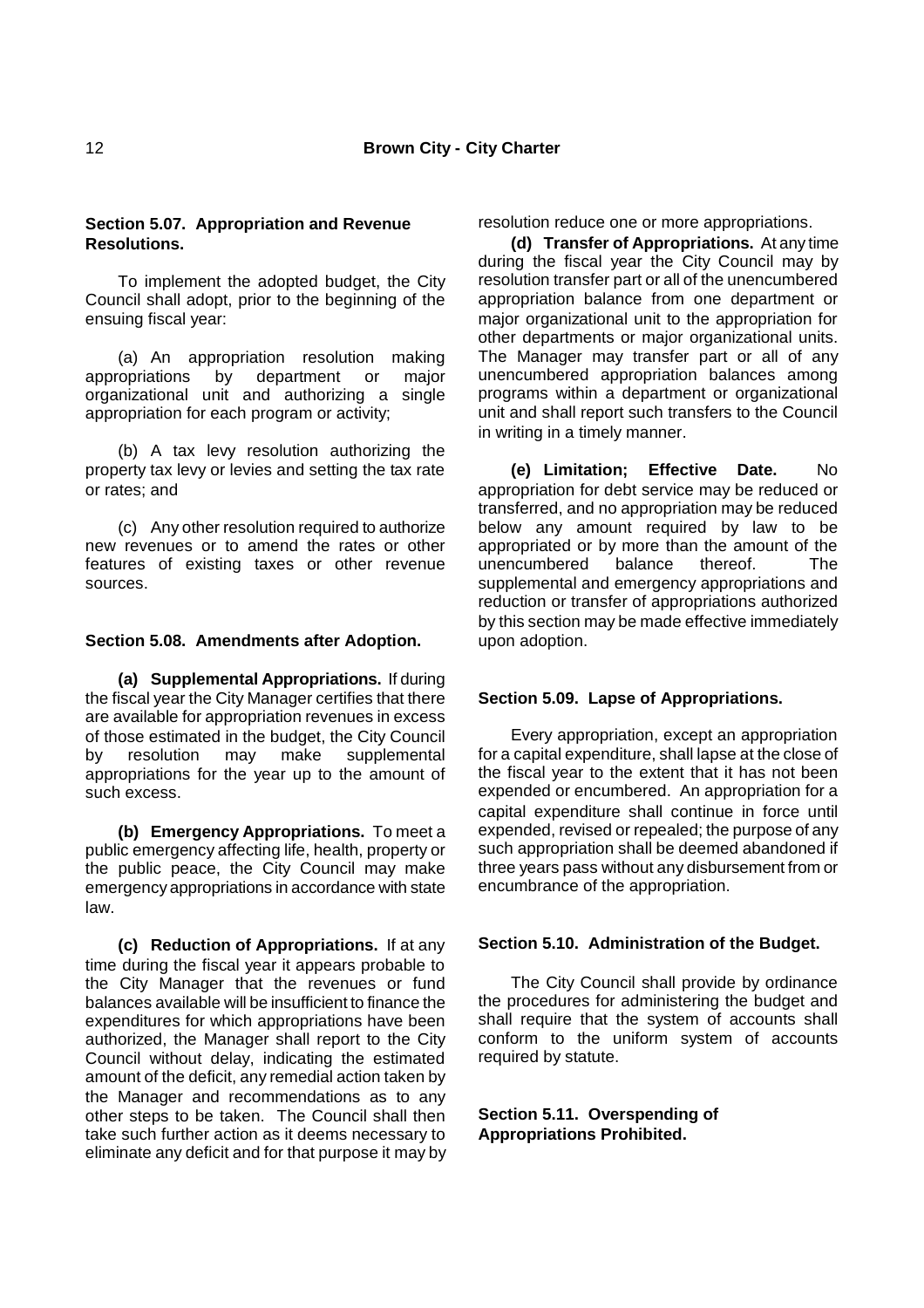No payment shall be made or obligation incurred against any allotment or appropriation except in accordance with appropriations duly made and unless the City Manager or his designee first certifies that there is a sufficient unencumbered balance in such allotment or appropriation and that sufficient funds therefrom are or will be available to cover the claim or meet the obligation when it becomes due and payable. Any authorization of payment or incurring of obligation in violation of the provisions of this Charter shall be void and any payment so made illegal. A violation of this provision shall be cause for removal of any officer who knowingly authorized or made such payment or incurred such obligation. Such officer may also be liable to the City for any amount so paid. Except where prohibited by law, however, nothing in this Charter shall be construed to prevent the making or authorizing of payments or making of contracts for capital improvements to be financed wholly or partly by the issuance of bonds or to prevent the making of any contract or lease providing for payments beyond the end of the fiscal year, but only if such action is made or approved by resolution.

# **Section 5.12. Capital Program.**

**(a) Submission to City Council.** The City Manager shall prepare and submit to the City Council a five year capital program no later than the final date for submission of the budget.

**(b) Contents.** The capital program shall include:

(1) A clear and general summary of its contents;

(2) A list of all capital improvements and other capital expenditures which are proposed to be undertaken during the five fiscal years next ensuing, with appropriate supporting information as to the necessity for each;

(3) Cost estimates and recommended time schedules for each improvement or other capital expenditure;

(4) Method of financing, upon which

each capital expenditure is to be reliant; and

(5) The estimated annual cost of operating and maintaining the facilities to be constructed or acquired.

The above shall be revised and extended each year with regard to capital improvements still pending or in process of construction or acquisition.

# **Section 5.13. City Council Action on Capital Programs.**

**(a) Notice and Hearing.** The City Council shall publish in one or more newspapers of general circulation in the City the general summary of the capital program and a notice stating:

(1) The times and places where copies of the capital program are available for inspection by the public, and

(2) The time and place, not less than two weeks after such publication, for a public hearing on the capital program.

**(b) Adoption.** The City Council by resolution shall adopt the capital program with or without amendment after the public hearing and on or before the 31st day of March of the current fiscal year.

## **Section 5.14. Public Records.**

Copies of the budget, capital program and appropriation and revenue ordinances shall be public records and shall be made available to the public at suitable places in the City.

#### **Section 5.15. Board of Review.**

The City Council shall, by ordinance, appoint a Board of Review to hear and determine appeals from property tax assessments. The Board shall possess the duties and powers provided by law.

Appeals from decisions of the Board shall be taken in the manner provided by law.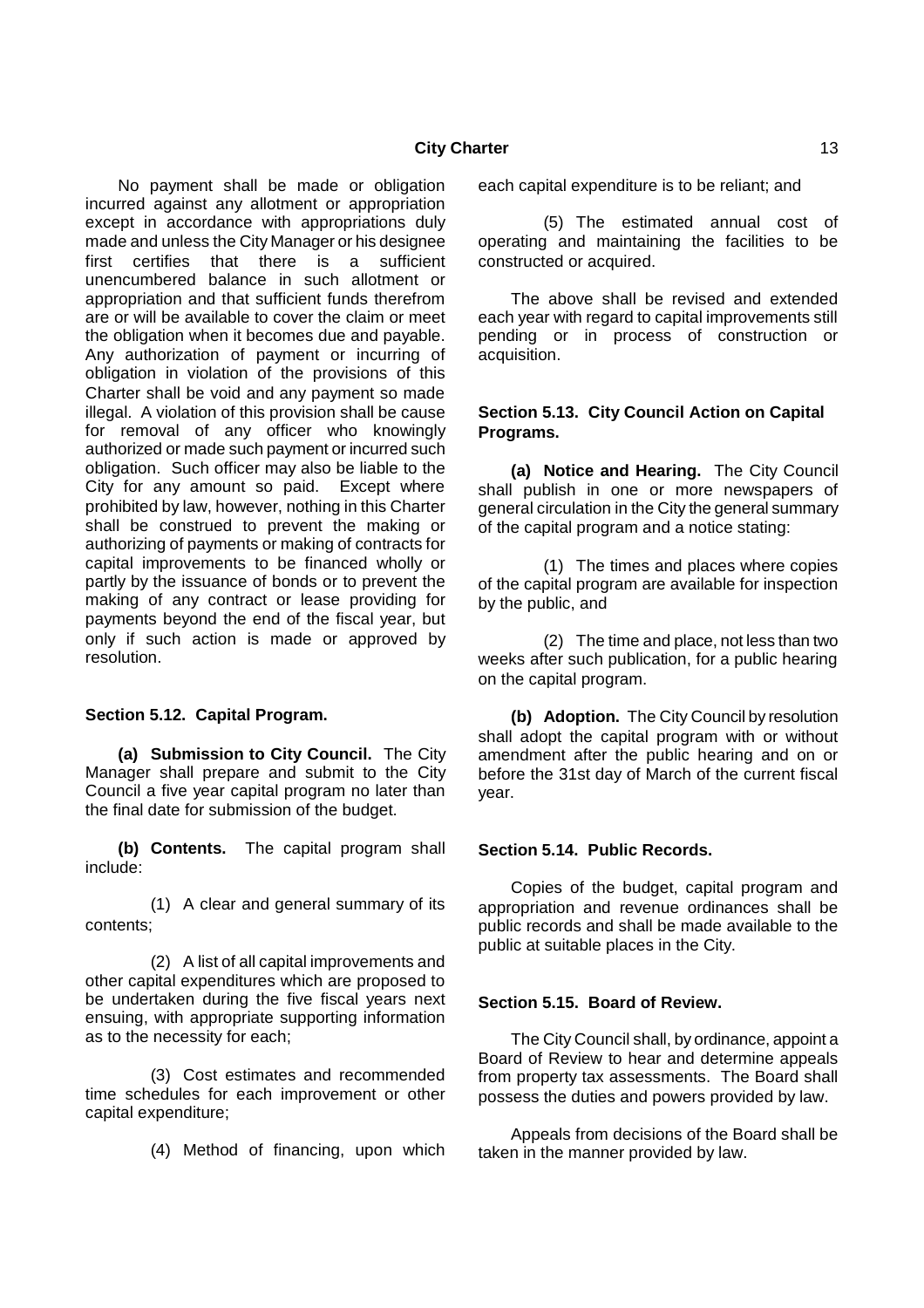# **Section 5.16. State, County and School Taxes.**

State, County and School Taxes shall be levied, collected and returned in conformity with State law.

# *ARTICLE VI ELECTIONS*

# **Section 6.01. Elected Officials.**

The electors of the City shall elect a Mayor, a Clerk, a Treasurer, six members of the City Council and six members of the Library Board all elected by the voters of the City at large.

# **Section 6.02. Nominations and Election Procedures.**

**(a) Regular Elections.** The regular City election shall be held annually at the time established by State law for odd year elections and for general elections.

**(b) Eligibility.** Only registered voters of the City shall be eligible to hold the office of Council member, Mayor, Clerk, Treasurer or member of the Library Board.

**(c) Registered Voter Defined.** All citizens legally registered under the constitution and laws of the State of Michigan to vote in the City in any election shall be registered voters of the City within the meaning of this Charter.

**(d) Conduct of Elections.** The provisions of the general election laws of the State of Michigan shall apply to elections held under this Charter. All elections provided for by the Charter shall be conducted by the election authorities established by law. Candidates shall run for office without party designation. For the conduct of City elections, for the prevention of fraud in such elections and for the recount of ballots in cases of doubt or fraud, the City Council shall adopt ordinances consistent with law and this Charter, and the election authorities may adopt further regulations consistent with law and this Charter and the ordinances of the Council. Such ordinances and regulations pertaining to elections shall be publicized in the manner of City ordinances generally.

**(e) Nominating Petitions.** Candidates for nomination to an elective City office shall file with the City Clerk a non-partisan nominating petition consisting of one or more petition forms and containing not less than twenty-five (25) signatures of qualified electors. The last day for accepting nominating petitions shall be thirteen weeks before election day.

**(f) Council.** The Council members shall be elected for two (2) year terms, one-half  $(½)$  in the even year and one half (½) in the odd year. The terms of Council members shall begin the first regular meeting of December following the election.

**(g) Mayor.** A Mayor shall be elected for a term of 2 years in each even year election to begin at the same time as the terms of new Council members.

**(h) Library Board.** The Library Board members shall be elected for three year terms, and two members shall be elected at each election. The terms shall begin at the same time as the term of new Council members.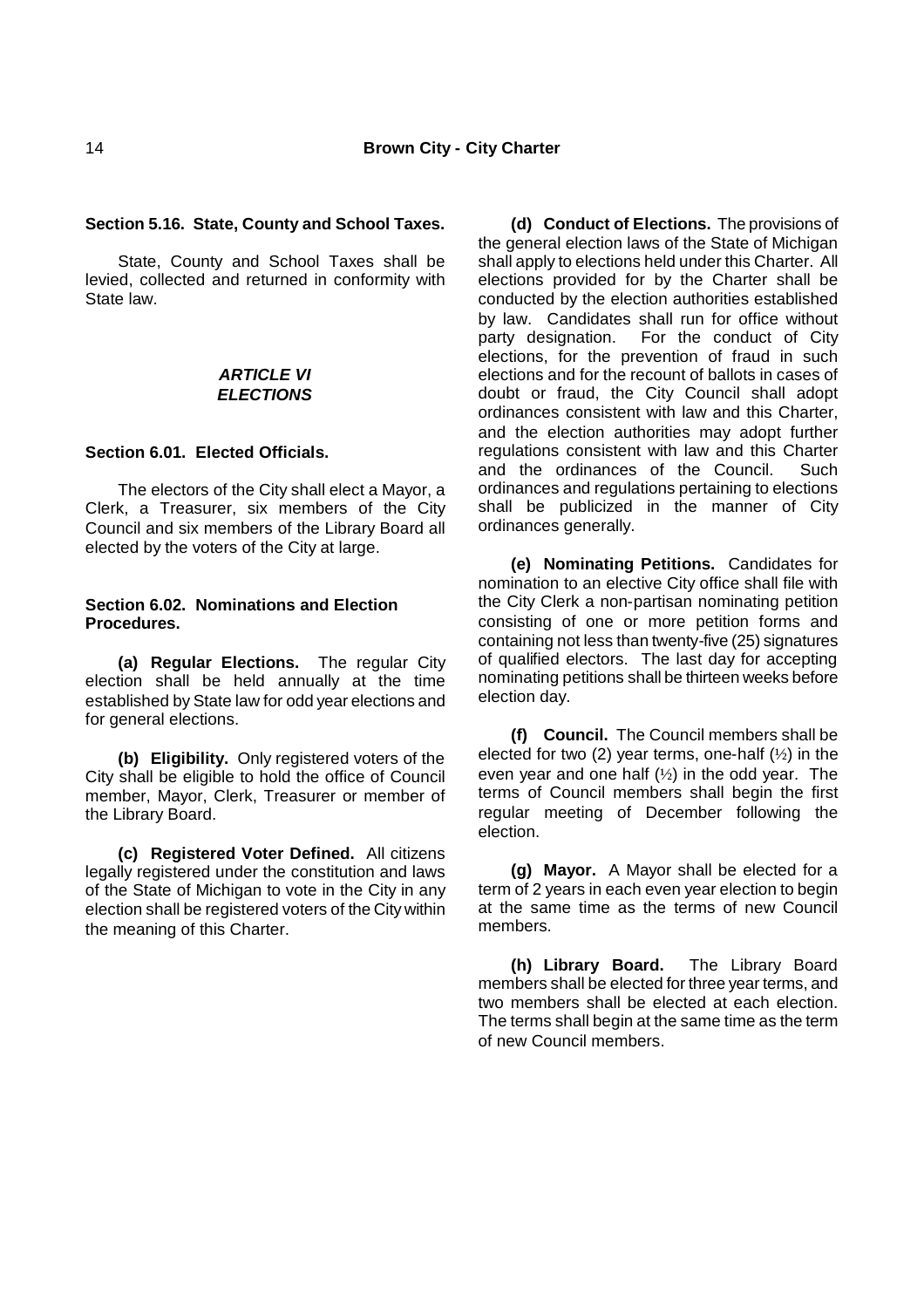**(i) Election Commission.** There shall be an Election Commission consisting of the Clerk and two electors appointed by the City Council to staggered two year terms. The two electors may not seek or hold a City elective office while serving on the Election Commission. The Election Commission shall have the power and duties provided by state law.

**(j) Clerk.** A Clerk shall be elected for a term of two (2) years in each even year election to begin at the same time as the terms of new Council members.

**(k) Treasurer.** A Treasurer shall be elected for a term of two (2) years in each even year election to begin at the same time as the terms of new Council members.

#### **Section 6.03. Initiative and Referendum.**

Any ordinance and all matters within the scope of the City's powers may be initiated by petition, and the referendum on any adopted ordinance and in all matters within the scope of the City's powers may be had by petition to the extent permitted by law.

#### **Section 6.04. Petitions.**

Petition for initiative or referendum shall be signed by registered electors of the City as of the date of their signature, and shall contain signatures in a number not less than twenty percent (20%) of the votes cast for the office of Mayor in the last regular City election at which a Mayor was elected, and all signatures on said petitions shall be obtained within ninety (90) days before the date of the filing of the petition with the City Clerk. Before being circulated for signatures, all such petitions shall be approved as to form by the City Clerk.

Any such petition shall be addressed to the City Clerk and may be the aggregate of two or more petition papers identical as to content and simultaneously filed by one (1) person. An initiatory petition shall set forth in full the ordinance it proposes to initiate, and no petition shall propose to initiate more than one (1) ordinance. A petition

for referendum shall identify the ordinances, or part thereof, it proposes to have repealed.

Each signer of a petition shall sign his or her name in ink or in indelible pencil and shall place thereon after the name, the date of signing and place of residence by street and number, or by other customary designation. To each paper of the petition there shall be attached a sworn or affirmed affidavit by the circulator, who shall be a registered elector of the City at the time of circulating the petition, stating the number of signers of said paper, and that each signature is the genuine signature of the person whose name it purports to be, and that such signature was made in the presence of the affiant. Such petitions shall be filed in the office of the City Clerk and the City Clerk shall, within ten (10) days, canvass the signatures, the form of the petition and the pages comprising thereof to determine the sufficiency and the number of the signers and whether the form of the petition complies with the provision of this Charter with respect to initiatory and referendary petitions.

If the City Clerk determines that said petitions contain an insufficient number of signatures of qualified registered electors of the City or are improper as to form of compliance with the provision of this section of the Charter, persons filing such petitions shall be so notified, and ten (10) days from said notification shall be allowed for the filing of supplemental petition papers in any event before the deadline. If such petitions are found to be sufficient and proper and filed within the time limits allowed by this section, the City Clerk shall certify it as to its sufficiency and present the petition to the Council at its next regular meeting.

### **Section 6.05 Council Procedure.**

Upon receiving a petition for initiative or referendum from the City Clerk, the Council shall, within thirty (30) days, either:

(a) If it be an initiatory petition, adopt the ordinance as submitted in the petition or determine to submit the proposal to the electors of the City; or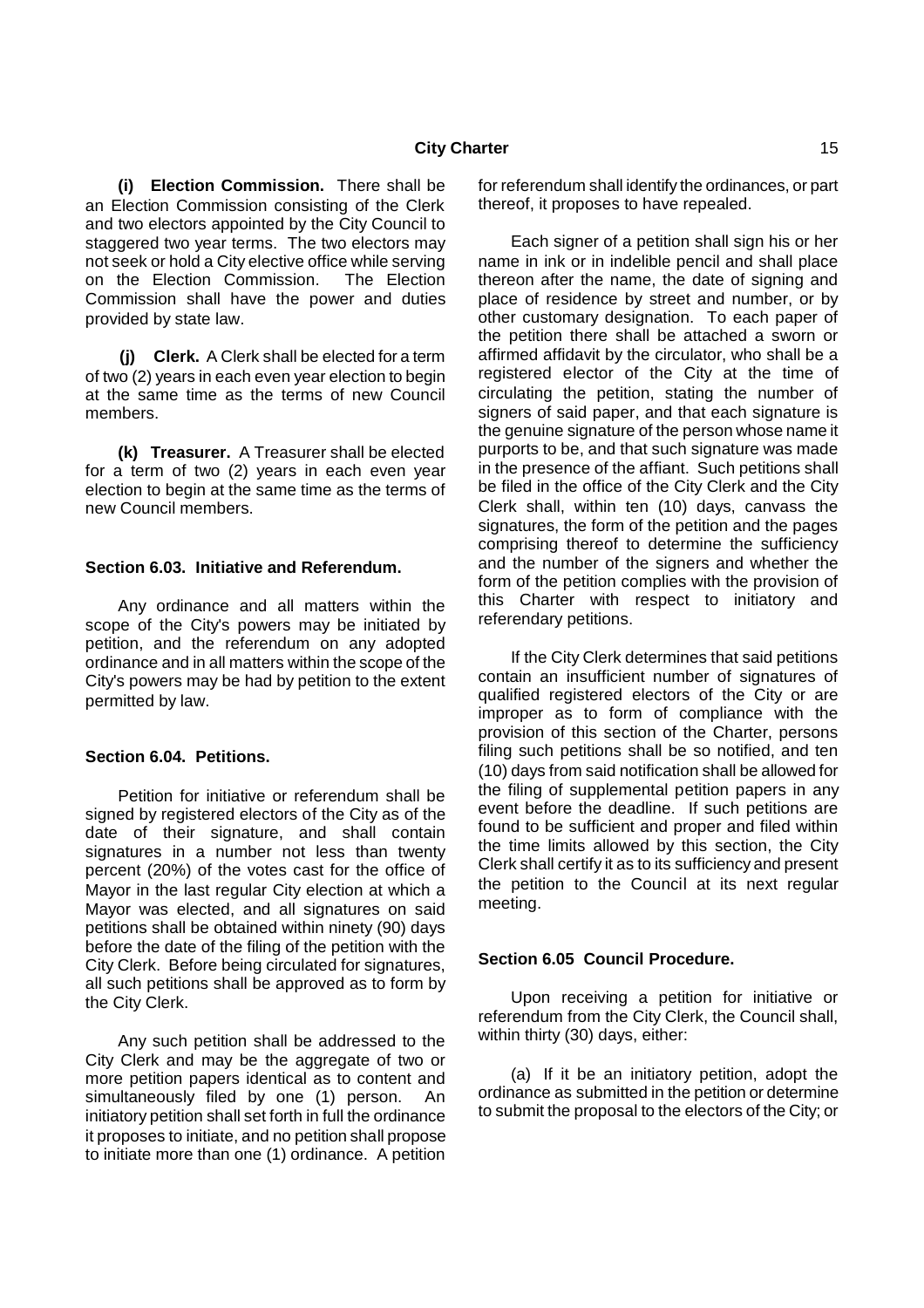(b) If it be a petition for referendum, repeal the ordinance to which the petition refers or determine to submit the proposal to the electors of the City.

#### **Section 6.06. Submission of Electors.**

Should the Council decide to submit the proposal contained in the petition for initiative or referendum to the electors, it shall be submitted at the next election held in the City for any purpose, or, in the discretion of the Council, at a special election called for that specific purpose. In the case of an initiatory petition, if no election is to be held in the City for any other purpose within 120 days from the time the petition is presented to the Council and the Council does not adopt the ordinance, then the Council shall call a special election within sixty (60) days from such time for the submission of the initiative proposal. The result shall be determined by a majority vote of the electors voting therein, except in cases where otherwise required by statute or the Constitution.

#### **Section 6.07. Ordinance Suspended.**

The presentation to the Council by the City Clerk of any legally sufficient referendary petition shall automatically suspend the operation of the ordinance in question, or the part thereof, pending repeal by the Council or final determination by the electors.

An ordinance adopted by the electorate through initiatory proceedings may not be amended or repealed for a period of two (2) years after the date of the election at which it is adopted, and an ordinance repealed by the electorate at such election may not be re-enacted for a period of two (2) years after the date of the election at which it was repealed. It is provided, however, that any ordinance may be adopted, amended or repealed at any time by appropriate referendum or initiatory procedure in accordance with the provisions of this Charter. If two (2) or more ordinances adopted at the same election shall have conflicting provisions, the provisions in the ordinance receiving the highest number of affirmative votes shall govern.

# *ARTICLE VII GENERAL PROVISIONS*

# **Section 7.01. Conflicts of Interest; Board of Ethics.**

**(a) Conflicts of Interest.** The use of public office for private gain is prohibited. The City Council shall implement this prohibition by ordinance. Regulations to this end shall include but not be limited to: acting in an official capacity on matters in which the official has a private financial interest clearly separate from that of the general public; the acceptance of gifts and other things of value; acting in a private capacity on matters dealt with as a public official, the use of confidential information; and appearances by City officials with major decision-making authority over monetary expenditures and contractual matters and, insofar as permissible under state law, shall provide for fines and imprisonment for violations.

**(b) Board of Ethics.** The City Council shall, by ordinance, establish an independent Board of Ethics to administer and enforce the conflict of interest and financial disclosure ordinances. No member of this Board may hold elective or appointed office under the City or any other government or hold any political party office. Insofar as possible under state law, the City Council shall authorize the board to issue binding advisory opinions, conduct investigations on its own initiative and on referral or complaint, refer cases for prosecution, impose administrative fines, and to hire independent counsel. The City Council shall appropriate sufficient funds to the Board of Ethics to enable it to perform the duties assigned to it.

#### **Section 7.02. Prohibitions.**

#### **(a) Activities Prohibited.**

(1) No person shall be appointed to or removed from, or in any way favored or discriminated against with respect to any City position or appointive City administrative office because of race, gender, age, handicap, religion, country of origin or political affiliation.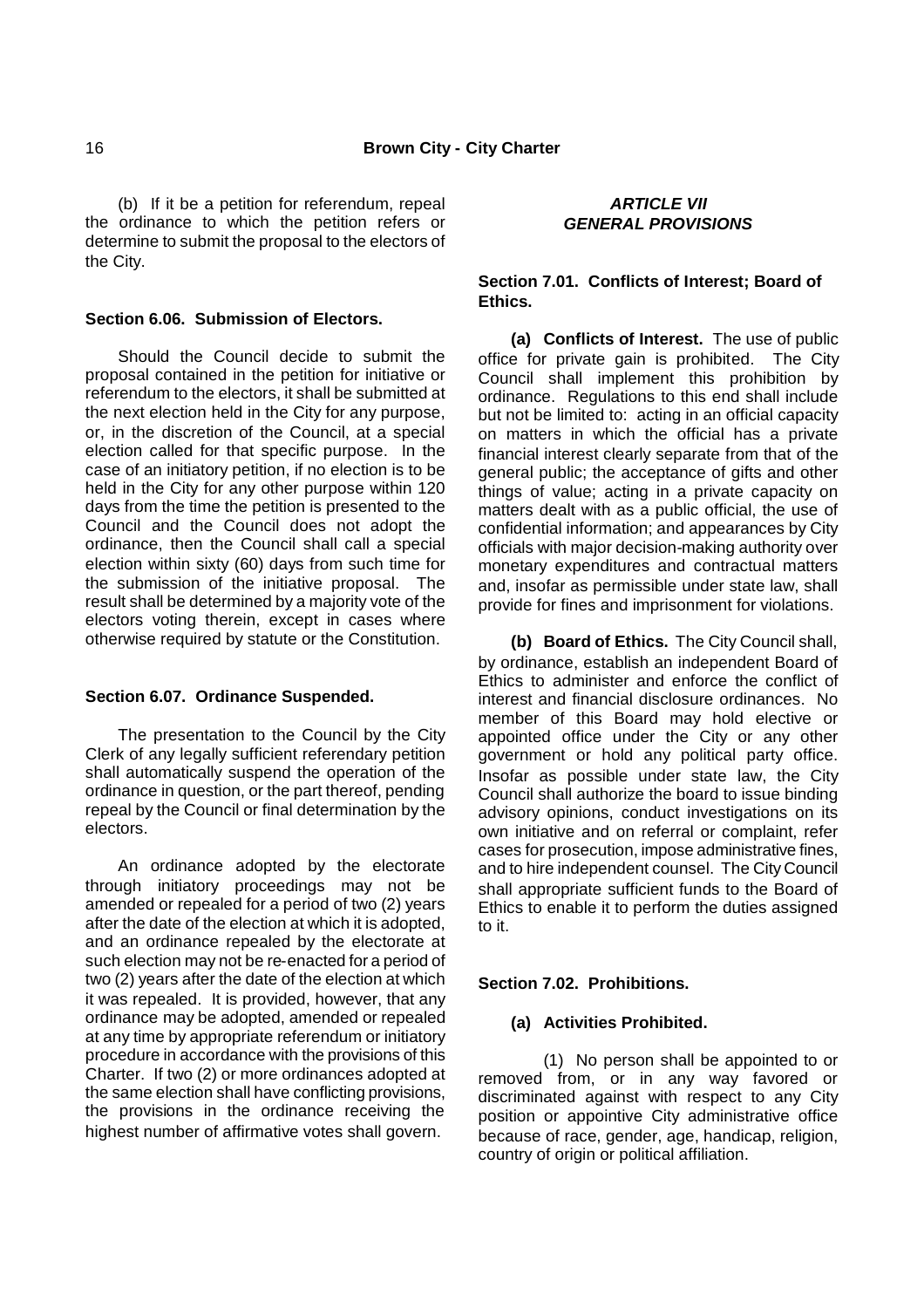(2) No person shall willfully make any false statement, certificate, mark, rating or report in regard to any test, certification or appointment under the provisions of this Charter or the rules and regulations made thereunder, or in any manner commit or attempt to commit any fraud preventing the impartial execution of such provisions, rules and regulations.

(3) No person who seeks appointment or promotion with respect to any City position or appointive City administrative office shall directly or indirectly give, render or pay any money, service or other valuable thing to any person for or in connection with his or her test, appointment, proposed appointment, promotion or proposed promotion.

**(b) Penalties.** Any person convicted of a violation of this section shall be ineligible for a period of five years following such conviction to hold any City office or position and, if an officer or employee of the City, shall immediately forfeit his or her office or position. The City Council shall establish by ordinance such further penalties as it may deem appropriate.

# **Section 7.03. Library Board.**

There shall be a Library Board to operate the public library of the City. The members of the Board shall serve staggered terms of 3 years and shall consist of 6 members.

## **Section 7.04. Cemetery Board.**

The City Council shall provide by ordinance for the appointment of a board to operate the cemetery owned by the City. There shall be five members of the Board who shall serve terms of at least two years and the terms shall be staggered so that not more than three terms shall come to an end in the same year. The Board shall have the powers provided by ordinance which shall be consistent with maintaining the commitments of the cemetery and with state law.

## **Section 7.05. Park Board.**

The City Council shall provide by ordinance for the appointment of a board to advise the Council and City Manager on the operations of a park under the control of the City. The park shall be operated in a manner which shall encourage neighboring communities and their inhabitants to contribute to the upkeep of the park and participate in the benefits of the park in accordance with the intent of the donors of the park land.

#### **Section 7.06. Additional Boards.**

The City Council may provide by ordinance or resolution for the appointment of additional boards, commissions and committees to assist it in carrying out its duties.

## *ARTICLE VIII BORROWING*

#### **Section 8.01. General Power.**

The City may borrow money for any purpose within the scope of its powers, may issue bonds or other evidence of indebtedness therefor, and may, when permitted by law, pledge the full faith, credit, and resources of the City for the payment of those obligations.

#### **Section 8.02. Limitations of Borrowing.**

The net bonded indebtedness incurred annually by the City shall not exceed the limit permitted by law. No obligations shall be sold to obtain funds for any purpose or purposes other than that for which those obligations were specifically authorized.

#### **Section 8.03. Specific Kinds of Borrowing.**

Included within the City's general power are the following specific kinds of borrowing: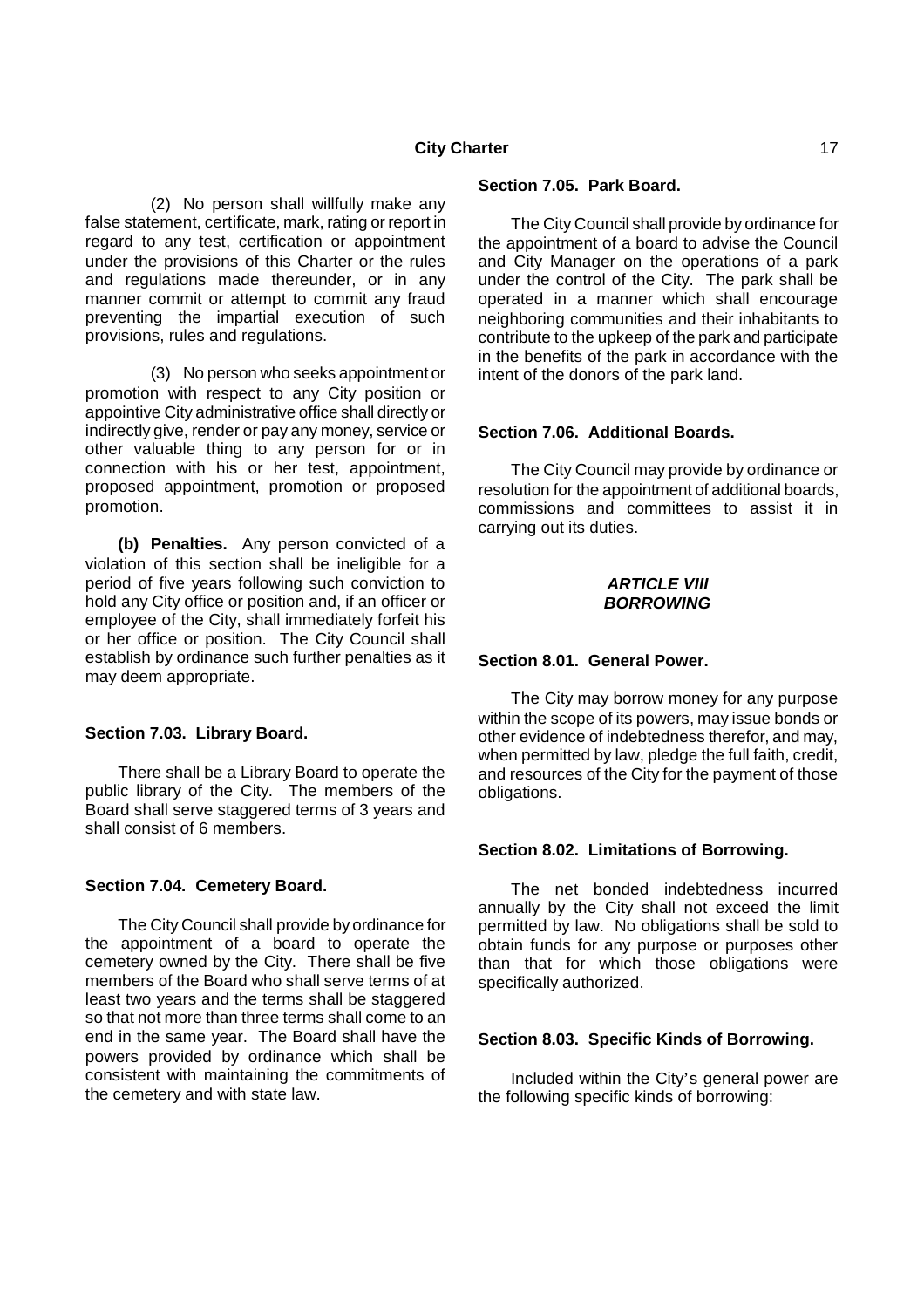**1) Bonds to Finance Local Public Improvement.** The City may borrow money and issue bonds in anticipation of the payment of special assessments or any combination of special assessments levied under Section 9.01 of this Charter. Special assessment bonds may be an obligation of the special assessment district or districts or may be both an obligation of the special assessment district or districts and a general obligation of the City.

The City may also borrow money and issue bonds under Section 8.01 for its share of the cost of any local public improvement or, where the cost of that improvement is to be defrayed in part from the payment of special assessments and in part from other City revenues, for the entire cost of that improvement.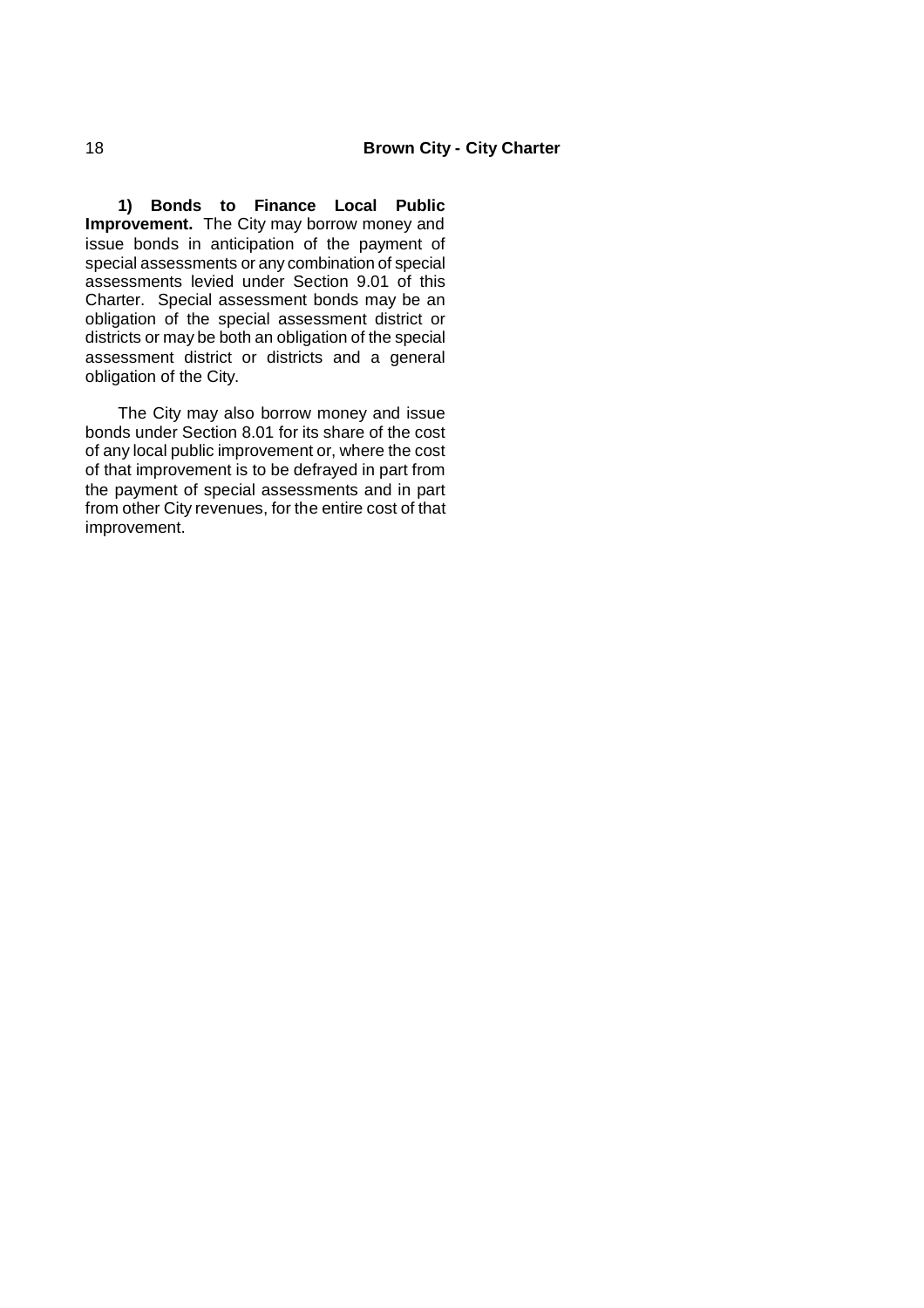All collections on each special assessment roll or combination of rolls to the extent that those collections are pledged for the payment of the principal and interest on all bonds issued in anticipation of the payment thereof, shall be set apart in a separate fund for the payment of the principal and interest and may be used for no other purpose.

**2) Emergency Bonds.** In case of fire, flood or other calamity, the City may, subject to law, authorize the issuance of emergency bonds which shall be general obligations of the City for the relief of residents of the City and for the preservation of City property.

**3) Budget Bonds.** Any capital improvement items contained in the budget may be financed by the issuance of bonds as a part of the budget system. However, the amount of those bonds together with the City property taxes levied for the same year may not exceed the limit permitted by law.

## **Section 8.04. Use of Borrowed Funds.**

Each obligation shall contain on its face a statement of the purpose for which it is issued and no officer of the City may use the proceeds for any other purpose, except that, whenever all or any part of the proceeds of any issue remains unexpended and unencumbered for the purpose for which the issue was made, the City may use those unexpended and unencumbered funds in any manner permitted by law or for the retirement of the issue, or, if the issue shall have been fully retired or if any funds remain after retirement of the issue, then for the retirement of other obligations of the City.

## **Section 8.05. Execution of Obligation.**

All obligations issued by the City shall be executed with the facsimile signature of the Mayor and signed by the City Treasurer and shall bear the seal of the City. Interest coupons shall be executed with the facsimile signatures of the Mayor and the City Treasurer.

# *ARTICLE IX SPECIAL ASSESSMENTS*

# **Section 9.01. Power to Assess.**

The City may determine that the whole or any part of the expense of any total public improvement or repair shall be defrayed by special assessment upon the property specially benefited and so declared by resolution.

Special assessments may be levied before, during or after the making of the improvement. However, where special assessments are not levied until after commencement of a local public improvement, the resolution levying those assessments shall not be effective unless approved by the two-thirds (2/3) majority of City Council members serving after all interested parties have been given an opportunity to be heard on all relevant issues, including necessity.

# **Section 9.02. Procedure Ordinance.**

The complete special assessment procedure to be used, including the preparing of plans and specifications; estimated costs; the preparation, hearing and correction of the special assessment roll; the collection of special assessments; the assessment of single lots or parcels; and any other matters concerning the making of improvements by the special assessment method, shall be provided by ordinance. The ordinance shall authorize additional assessments, if the prior assessment proves insufficient to pay for the improvement or is determined to be invalid, in whole or in part, and shall also provide for the refund of excess assessments; however, if the excess is less than five percent (5%) of the total cost as defined by ordinance, it may be placed in the general fund of the City.

# **Section 9.03. Assessment Lien.**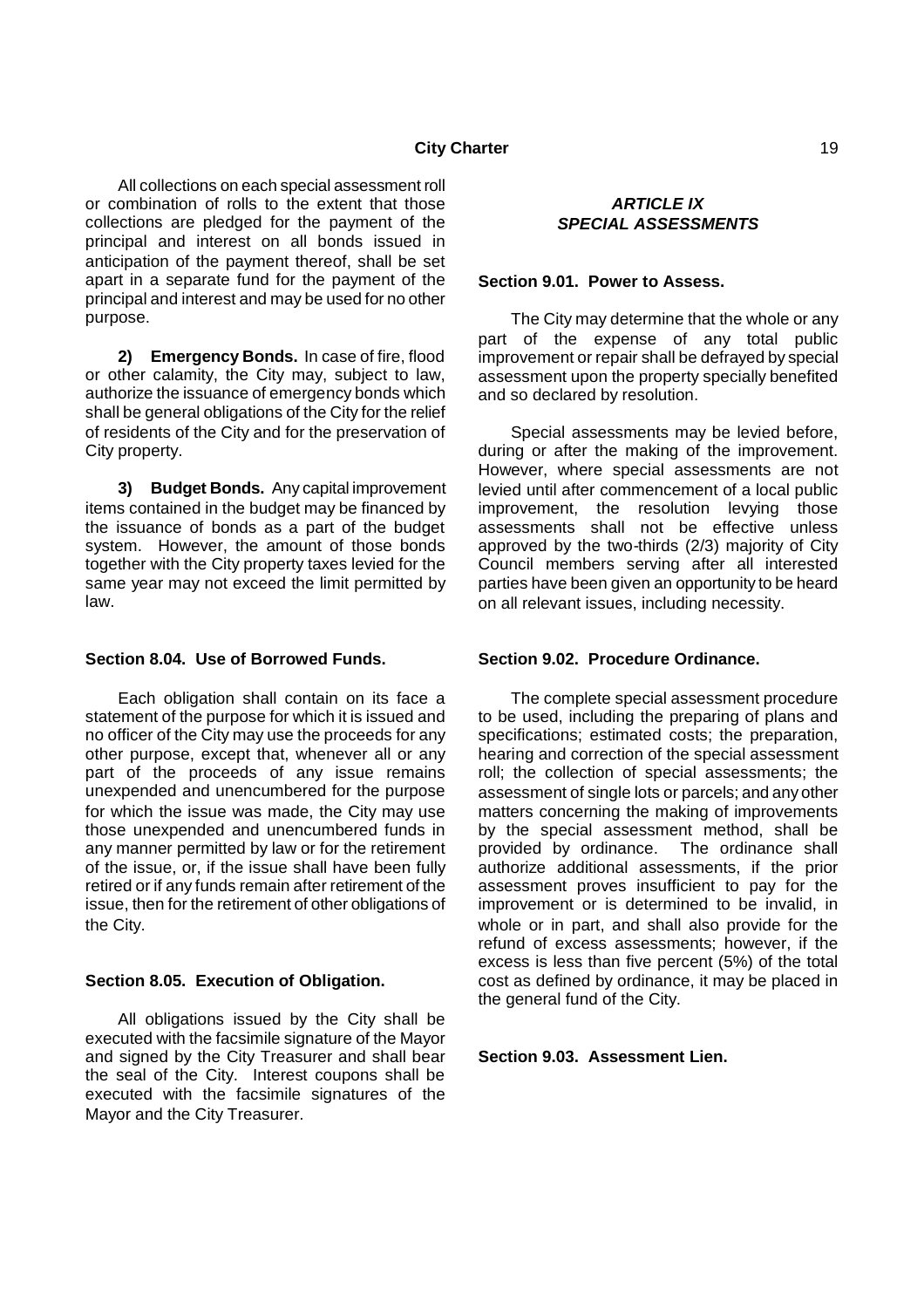From the date of confirmation of any roll levying any special assessment, the full amount of the assessment and all interest thereon shall constitute a lien on the property subject thereto and that amount shall also be a debt of the person to whom assessed until paid and, in case of delinquency, may be collected as delinquent City property taxes.

## **Section 9.04. Contest of Assessment.**

No action of any kind may be instituted for the purpose of contesting or enjoining the collection of any special assessment unless, (a) the special assessment is first protested at the hearing held for the purpose of confirming the special assessment roll; (b) within thirty (30) days after the confirmation of the special assessment roll, written notice is given to City Council indicating an intention to file such an action and stating the grounds on which it is claimed that the assessment is illegal; and (c) the action is commenced within thirty (30) days after the final decision, ruling, determination or order confirming the roll. The City shall presume that any person who neglects or refuses to assert a claim within the thirty (30) day period has withheld his or her claim for the purpose of unjustly obtaining a special benefit to the property. If the City attorney submits a written opinion finding the roll illegal, in whole or in part, the City Council may revoke its confirmation, correct the illegality, if possible, and reconfirm it, provided that no property shall be assessed more than was imposed upon the original confirmation without further notice and hearing thereon.

# *ARTICLE X CONTRACTS*

# **Section 10.01. Contracts.**

The authority to contract on behalf of the City is vested in the City Council and shall be exercised in accordance with the provision of statute and of this Charter.

Whenever it becomes desirable for the City to enter into a contract with a second party for any purpose whatever, such instrument shall be drawn or approved as to form by the City Attorney and certified to by the City Manager as to sufficiency of appropriated funds.

All contracts, except as otherwise provided for in this Charter, shall be approved by the City Council and shall be signed on behalf of the City by the Mayor and the City Clerk. Copies of all contracts and agreements shall be filed in the office of the City Clerk.

# **Section 10.02. Purchasing and Contractual Procedure.**

The Council shall provide, by ordinance based upon a national standard, for a purchasing procedure to be followed in purchasing City supplies, materials, equipment, contractual services or other forms of personal property. Before making any such purchase or contract, to purchase, competitive bids shall be obtained, except:

(a) in the securing of professional services for the City or,

(b) when the purchasing officer for the City is exempted by the purchasing ordinance because of value or when the City Council shall determine that no advantage to the City would result from competitive bidding.

Purchases shall be made from the lowest responsible bidder meeting specifications, unless the Council shall determine that the public interest would be better served by accepting a higher bid or rejection of all submitted bids. All purchases shall be evidenced by a written purchase order or sales memorandum.

The Council shall provide in the ordinance required by this section the definition of "lowest responsible bidder," the dollar limit within which the purchasing officer of the City may make purchases without the necessity of obtaining competitive bids, and the dollar limit with which purchases may be made without the necessity of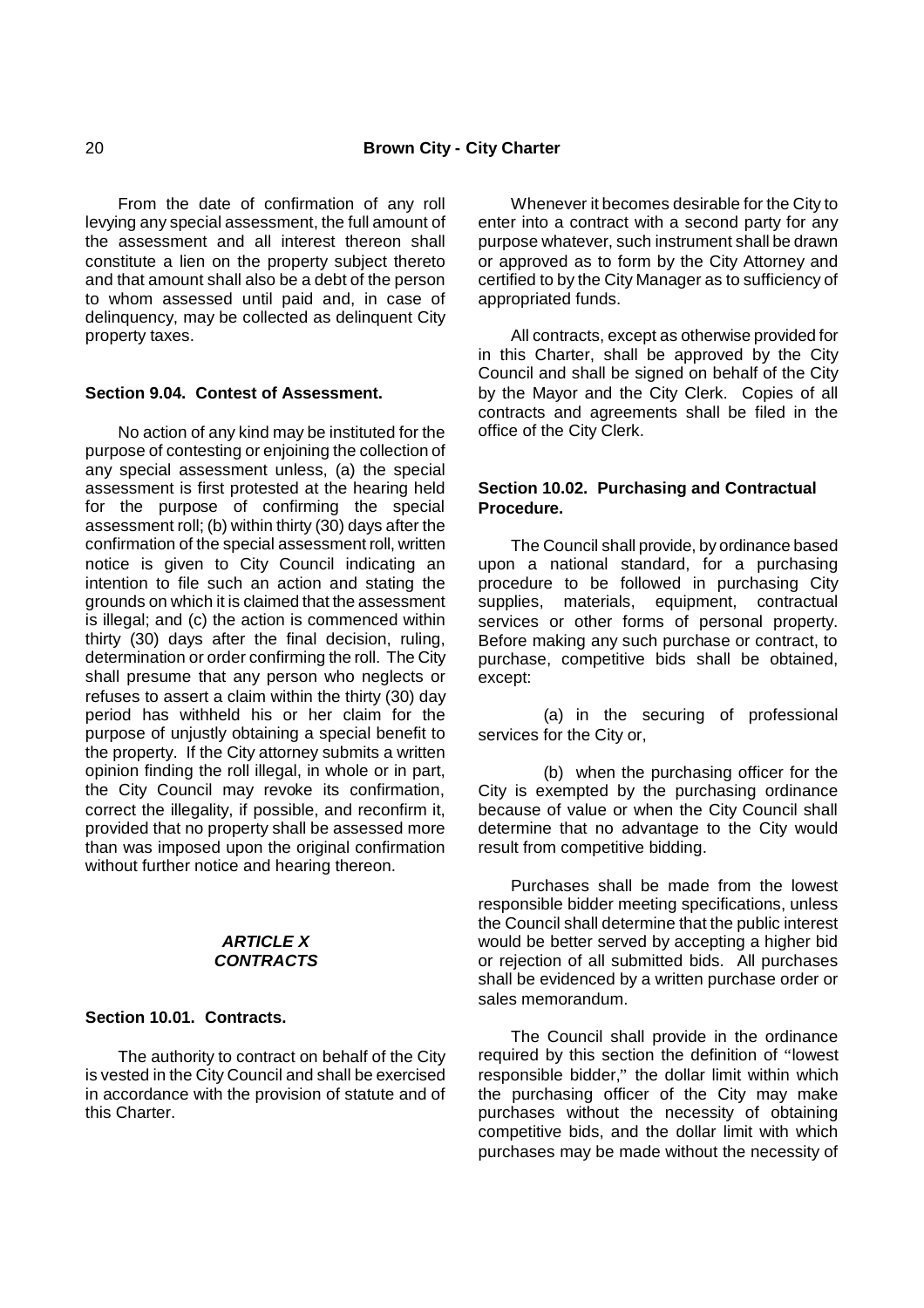the Council approval.

The purchasing officer shall provide the Council with all additional certifications required by law prior to Council action on the contract and shall report to the Council at an appropriate time on compliance with the terms of the contract.

# **Section 10.03. Modification in Contracts.**

When it becomes necessary in the prosecution of any work or improvement done under contract to make alterations or modifications in such contract, such alterations or modifications shall be made only upon resolution of the Council. No such order shall be effective until the price to be paid for the material and work, or both, under the altered or modified contract shall have been agreed upon in writing and signed by the contractor and the City Clerk, upon authority of the Council, and a copy of the modification documents filed in the City Clerk's office.

# **Section 10.04. Estoppel by Representation.**

No official of the City shall have power to make any representation or recital of fact in any franchise, contract, document or agreement, contrary to any public record of the City. Any such representation shall be void and of no effect as against the City.

# **Section 10.05. Regulatory Power.**

The City may, in exercise of its police power:

- (a) Regulate;
- (b) Prohibit; or

(c) Prohibit except as authorized by permit, license or franchise any trade, occupation, amusement, business or other activity within the City.

# **Section 10.06. Limitation on a Franchise.**

An irrevocable franchise, for a period of up to 30 years, and all renewals, amendments and extensions of it, may be granted only by ordinance.

The City Council may approve such an ordinance only after a public hearing has been held on it and after the grantee named in it has filed with the City Clerk its unconditional acceptance of all the terms of the franchise.

The ordinance may not take effect unless it has been approved by the voters of the City, where state law so requires, or unless it has been approved by a two-third (2/3) majority of City Council members serving, where approval of the voters is not required by state law.

When approval of the voters of the City is required, the ordinance as approved by the City Council shall be published in a daily newspaper or equivalent of general circulation in the City not less than 30 days before the election at which it is submitted to the voters. The City Council may not call a special election unless the expense (as determined by the City Council) of holding the election has first been paid to the Treasurer by the franchise grantee.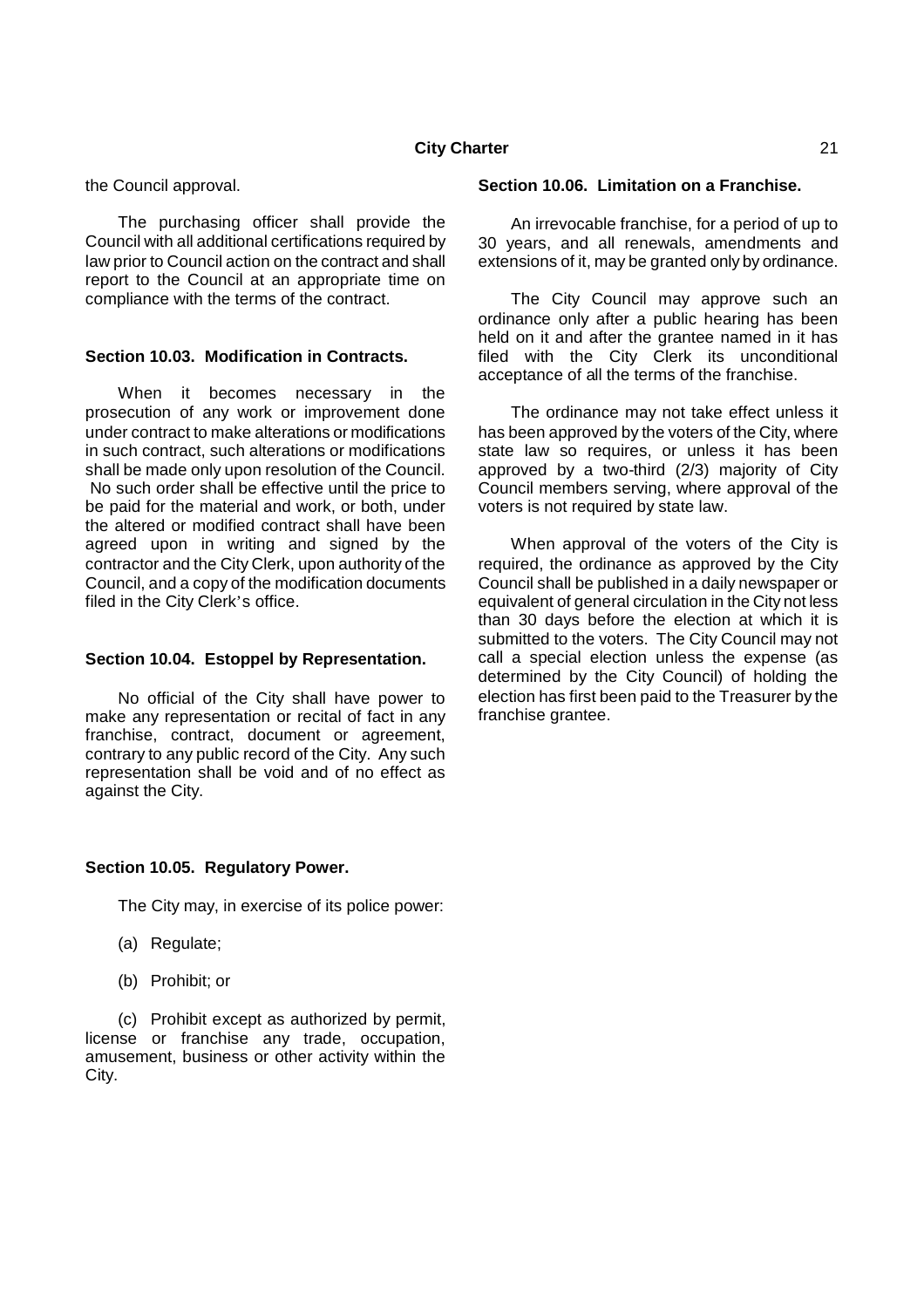## **Section 10.07. City Liability.**

Any person having a claim against the City by reason of negligence for damages to person or property shall give the City written notice of the claim within 120 days. This notice shall be served on the City Clerk and shall contain the time and place of such injury, the manner in which it occurred, the extent of such damages as far as the same has become known, the names and addresses of the witnesses known at the time by the claimant, and a statement that the person sustaining such damages intends to hold the City liable for such damages as may have been sustained.

Failure to give notice as outlined in this section may be reason to dismiss any claim for such injuries. The standard of review to dismiss the claim for failure to give required notice shall be the same as is outlined in state statute.

Upon receiving notice, the City shall respond promptly to each such claim under procedures established by the City Council. The claimant may be notified that the City is not liable because of immunity or some other defense. In addition to the defenses outlined in the City's response to the notice of claim, the City may allege other defenses if the claim is pursued in a forum such as a court of law.

If the City recognizes the possibility of liability, the response shall specify the appropriate procedure for the resolution of the issue of liability and adjustment of the amount of damages by mediation, arbitration or any other means chosen to protect the public interest. A claimant's failure to follow the reasonable procedures designed to allow the City to fairly investigate the circumstances of the claim, determine liability and fix damages must be brought to the attention of any body or official with discretionary authority over the award of costs.

The provisions of this Charter are not intended to waive any immunity from tort liability provided by statute or common law.

# *ARTICLE XI SCHEDULE*

# **Section 11.01. Effect on Existing City Legislation.**

All ordinances and resolutions of the City and all orders, rules and regulations made by any officer or agency of the City which are not inconsistent with this Charter shall remain in effect, until changed by action taken under this Charter.

The City Attorney shall, within six (6) months after the effective date of this Charter, recommend to the City Council such changes as may be necessary to make the provisions of the old Charter which have been continued in force as well as existing ordinances, resolutions, orders, rules and regulations consistent with this Charter.

# **Section 11.02. Continuation of Public and Private Rights.**

All writs, actions, suits, proceedings, civil or criminal liabilities, prosecutions, judgments, sentences, orders, decrees, appeals, causes of action, contracts, claims, demands, titles and rights existing when this Charter takes effect shall continue unaffected except as modified in accordance with this Charter.

# **Section 11.03. Rights of Officers and Employees.**

No provision of this Charter shall affect or impair the rights or privileges of City officers or employees existing when this Charter takes effect with respect to appointment, ranks, grades, tenure of office, promotion, removal, pension and retirement rights, or the City rights or privileges or City officers or employees.

# **Section 11.04. Continuation of Officers.**

A) The persons elected to the offices of Mayor, Clerk and Treasurer at the April 6, 1998,